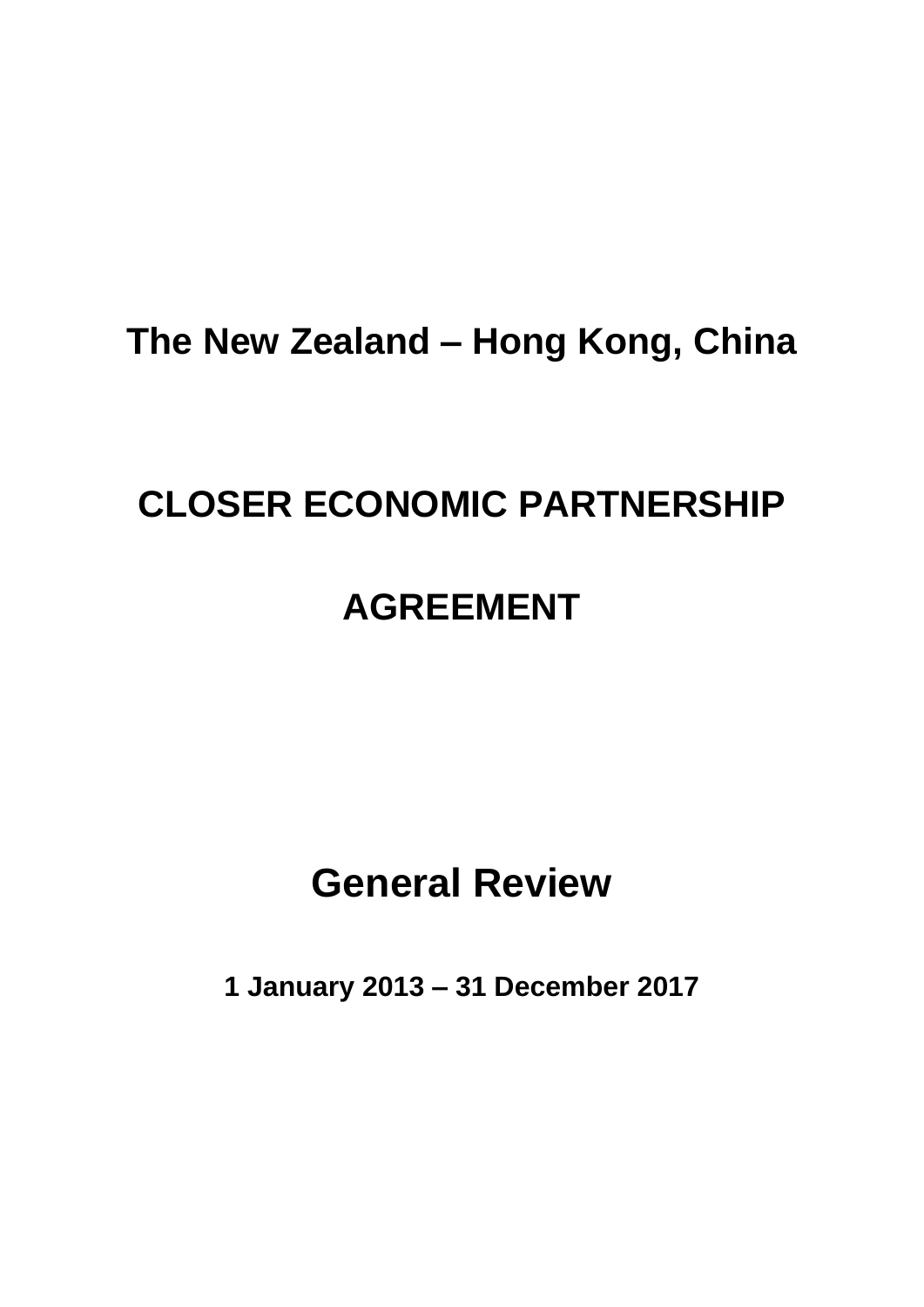## **Executive Summary**

The New Zealand-Hong Kong, China Closer Economic Partnership Agreement (the Agreement) was signed on 29 March 2010 and entered into force on 1 January 2011. As mandated under the Agreement, a general review (Review) of the Agreement at ministerial level should be conducted within two years of its entry into force and at least every three years thereafter, unless the Parties agree otherwise. The first Review, covering the period from 1 January 2011 to 31 December 2012, was concluded in October 2015. It concluded that the operation and implementation of the Agreement was serving the Agreement's objectives to strengthen Hong Kong, China and New Zealand's bilateral relationship and to liberalise and expand bilateral trade.

At the Third Meeting of the Joint Commission held in 2017, both Parties agreed to conduct the second Review to evaluate the implementation and operation of the Agreement over the fouryear period from 1 January 2013 to 31 December 2017. Similar to the first Review, the second Review considers the extent to which the Agreement is bringing benefits to Hong Kong, China and New Zealand. All relevant government authorities involved in the implementation of the Agreement in Hong Kong, China and New Zealand had conducted a thorough assessment into the effectiveness of the Agreement during the said period.

On trade in goods, Hong Kong, China and New Zealand have exchanged and reached common understandings on the transposition of Tariff Schedules into the latest Harmonized Commodity Description and Coding System 2017 nomenclature at the Third Joint Commission meeting. In terms of Rules of Origin, the two Parties agreed on the amendments on the Product Specific Rules (PSRs) in 2017; and published the updated version of PSRs annexing to the Agreement. In respect of customs procedures and cooperation, the respective customs administrations started an officer exchange programme in 2015 to create opportunities of attachment trainings and visits to foster a closer relationship across all areas of customs activities. In terms of sanitary and phyto-sanitary (SPS) measures, both Parties agreed to formalise a proposed arrangement of providing SPS notifications to the other Party in parallel with a Party's submission to the WTO. In respect of cooperation on matters relating to technical barriers to trade (TBT), visits were conducted in 2014, 2015 and 2017 between officials from both Parties to discuss areas of potential cooperation and topics of mutual interest and safety concern; and New Zealand provided Hong Kong, China with a letter reaffirming its commitment towards cooperation on matters relating to TBT in 2017.

In respect of trade in services, both Parties took note of the Mandated Services Review stipulated in the Agreement and will engage in active discussions on possible further commitments having regard to the Most Favoured Nation (MFN) commitments under the Agreement, with a view to realising further liberalisation in trade in services.

In terms of bilateral trade, the total bilateral merchandise trade between Hong Kong, China and New Zealand has seen a modest growth from US\$1,055 million in 2011 to US\$1,139 million in 2017. Whereas for the total bilateral trade in services between Hong Kong, China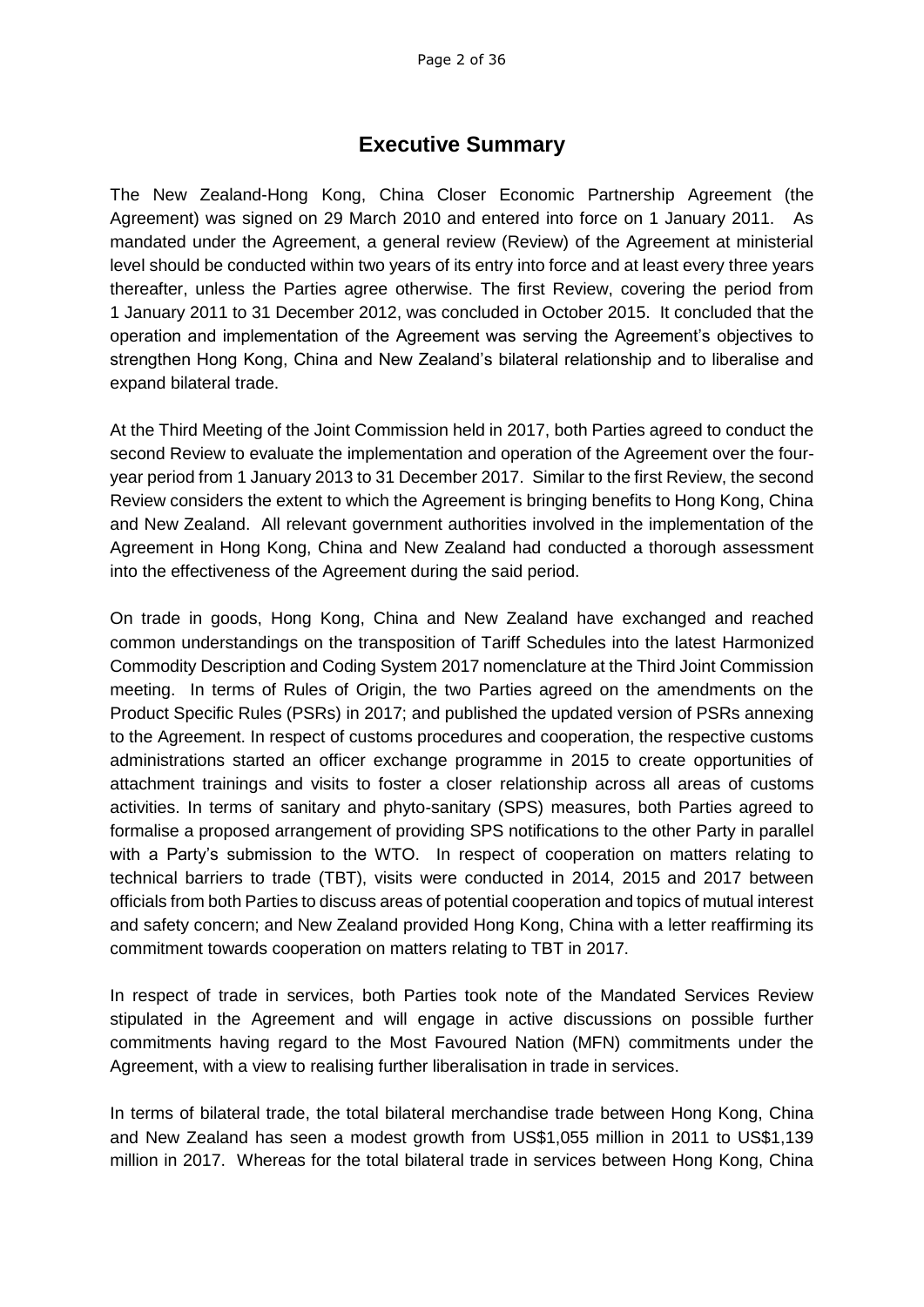and New Zealand, a slight decrease was noted from US\$497 million in 2011 to US\$463 million in 2017. Regarding investment flow from Hong Kong, China to New Zealand, it had increased by US\$4.5 billion, or by 16.6% per annum, from 2011 to 2017. For total investment by New Zealand in Hong Kong, China, it also rose from US\$991 million in 2011 to US\$2.5 billion in 2017. Seen in this light, the Agreement reaffirms the steady and susitanable development of bilateral trade and investment flow between the two Parties.

While noting this progress, the second Review also identifies areas of work required to further enhance the implementation and operation of the Agreement and to ensure the benefits of the Agreement are fully realised.

The second Review concludes that the implementation and operation of the Agreement has been effective. It continues to provide a comprehensive and effective platform from which to promote and develop bilateral trade and investment. The Agreement will continue to evolve and develop as the bilateral trade relationship grows and deepens.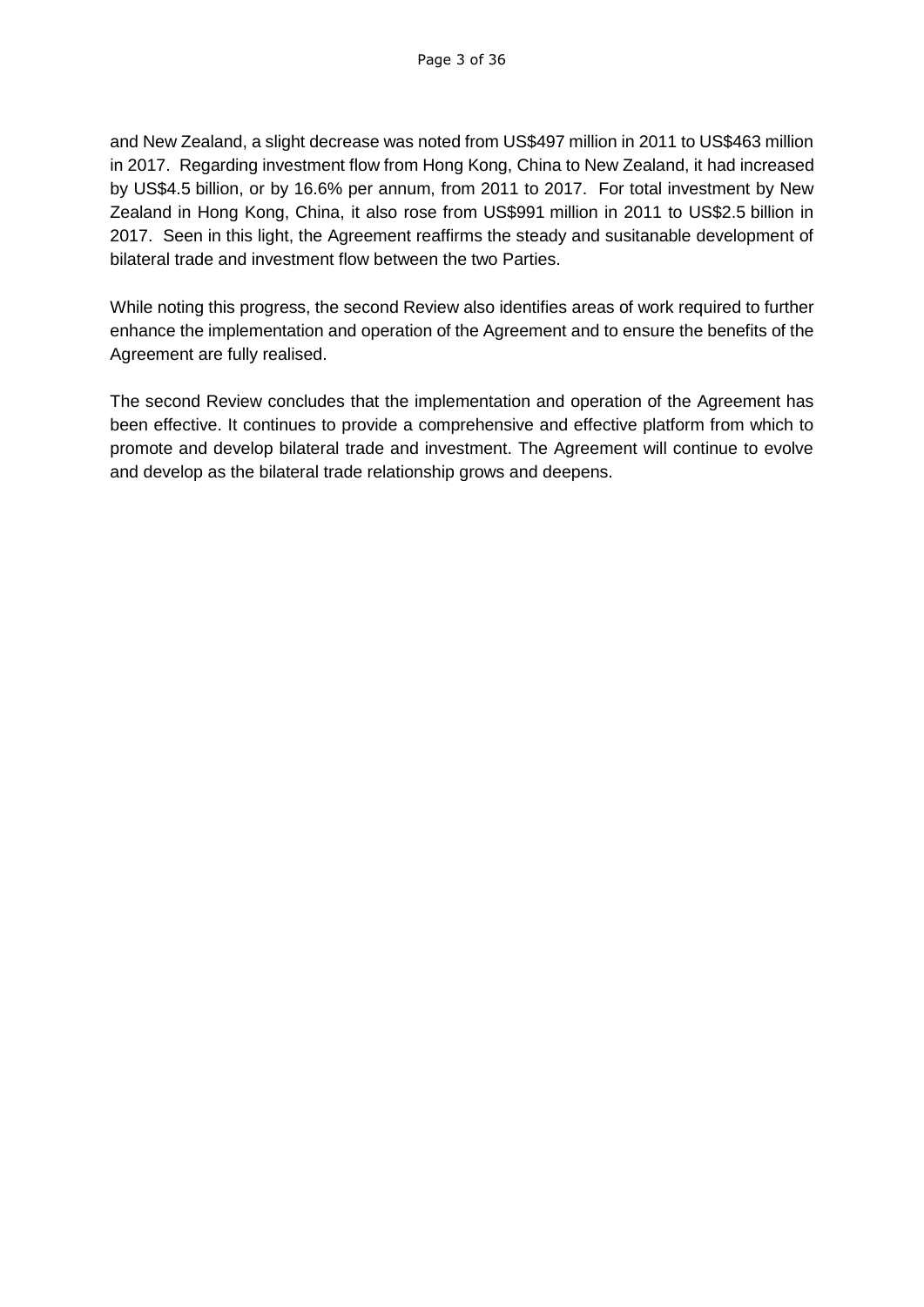#### **INDEX**

| CHAPTER TWO: IMPLEMENTATION OF COMMITMENTS AND AREAS OF                  |  |
|--------------------------------------------------------------------------|--|
| Preamble, Initial Provisions and General Definitions and Interpretations |  |
|                                                                          |  |
|                                                                          |  |
|                                                                          |  |
|                                                                          |  |
|                                                                          |  |
|                                                                          |  |
|                                                                          |  |
|                                                                          |  |
|                                                                          |  |
|                                                                          |  |
|                                                                          |  |
|                                                                          |  |
|                                                                          |  |
|                                                                          |  |
|                                                                          |  |
|                                                                          |  |
|                                                                          |  |
|                                                                          |  |
|                                                                          |  |
|                                                                          |  |
| CHAPTER THREE: TRENDS IN BILATERAL TRADE, INVESTMENT AND MOVEMENT        |  |
|                                                                          |  |
|                                                                          |  |
|                                                                          |  |
|                                                                          |  |
|                                                                          |  |
|                                                                          |  |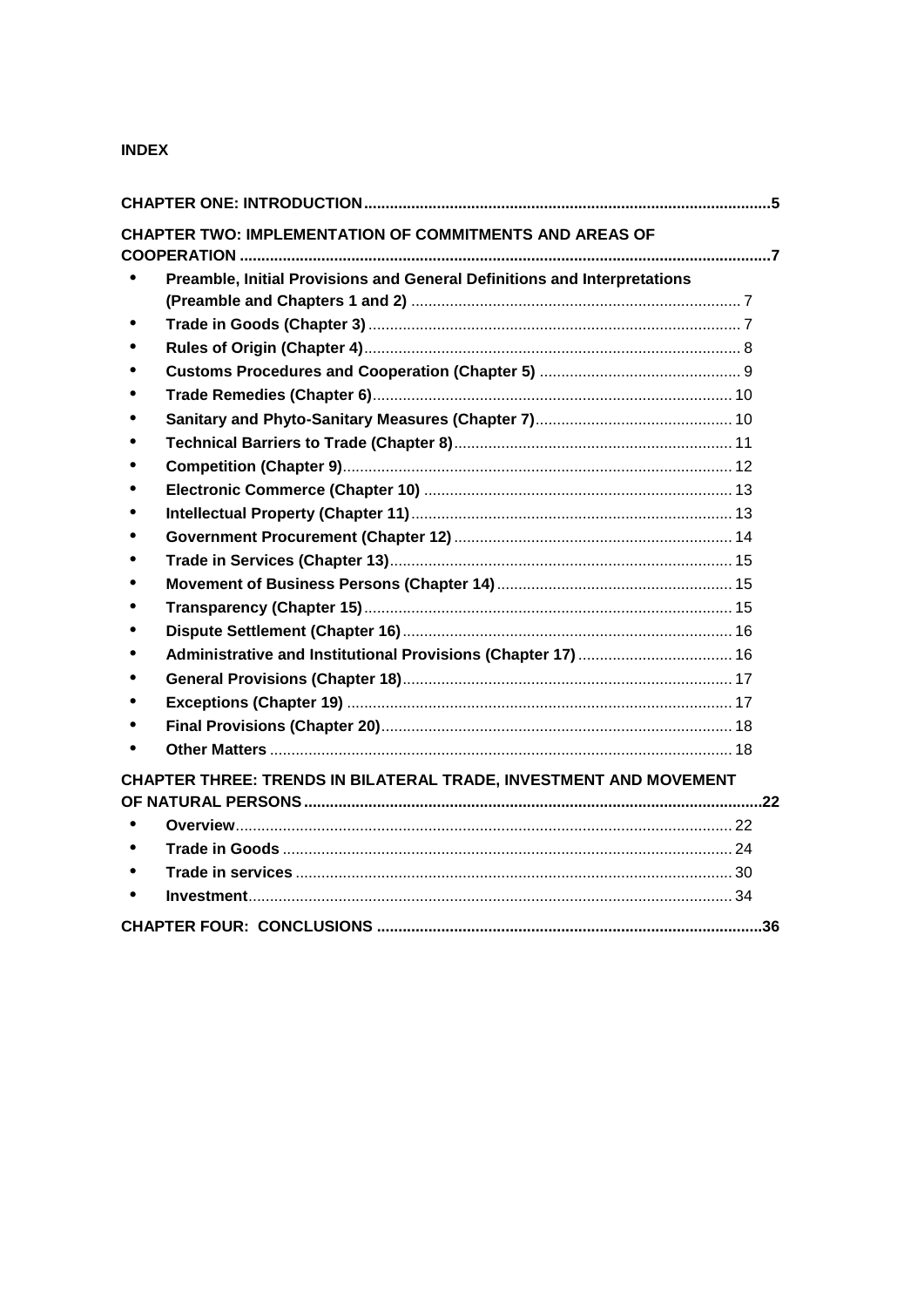## **CHAPTER ONE: INTRODUCTION**

- <span id="page-4-0"></span>1.1 The Hong Kong, China - New Zealand Closer Economic Partnership Agreement (the Agreement) was signed on 29 March 2010 and entered into force on 1 January 2011. Since its entry into force, both Parties have contributed significantly to the smooth implementation of the Agreement and promoted cooperation to further enhance our bilateral relations.
- 1.2 Article 4 of Chapter 17 (Administrative and Institutional Provisions) of the Agreement states that the "Parties shall undertake a general review at ministerial level of this Agreement, including of matters relating to liberalisation, cooperation and trade facilitation, within two years of its entry into force and at least every three years thereafter, unless the Parties agree otherwise".
- 1.3 The first General Review covered the period from the Agreement's entry into force on 1 January 2011 to 31 December 2012. In the joint statement issued in 2015, both sides welcomed the first Review Report which concluded that the operation and implementation of the Agreement was serving the Agreement's objectives to strengthen Hong Kong, China and New Zealand's bilateral relationship and to liberalise and expand bilateral trade.
- 1.4 At the Third Meeting of the Joint Commission held in Wellington on 28 March 2017, both Parties agreed to conduct the second General Review with the terms of reference (TOR) as follows:

"The aim of the General Review is to evaluate the implementation and operation of the Hong Kong, China-New Zealand Closer Economic Partnership Agreement ("Agreement") over the four year period from 1 January 2013 to 31 December 2017 as mandated under Chapter 17, Article 4 of the Agreement. The General Review will cover:

- a. whether the Agreement is bringing benefits to Hong Kong, China and New Zealand having regard to such factors as trade and investment flows, trade facilitation, movement of business persons, policies and practices affecting trade and investment, and bilateral cooperation;
- b. the extent to which the objectives of the Agreement have been met in accordance with Chapter 1, Article 2 and other provisions in the Agreement including its Annexes;
- c. the need for modifications to the operation or implementation of this Agreement to ensure the objectives of the Agreement are met;
- d. the need for additional measures in furtherance of the objectives of this Agreement;
- e. the extent to which the areas of work and cooperation identified in the last General Review has been met;
- f. any other matter relating to this Agreement.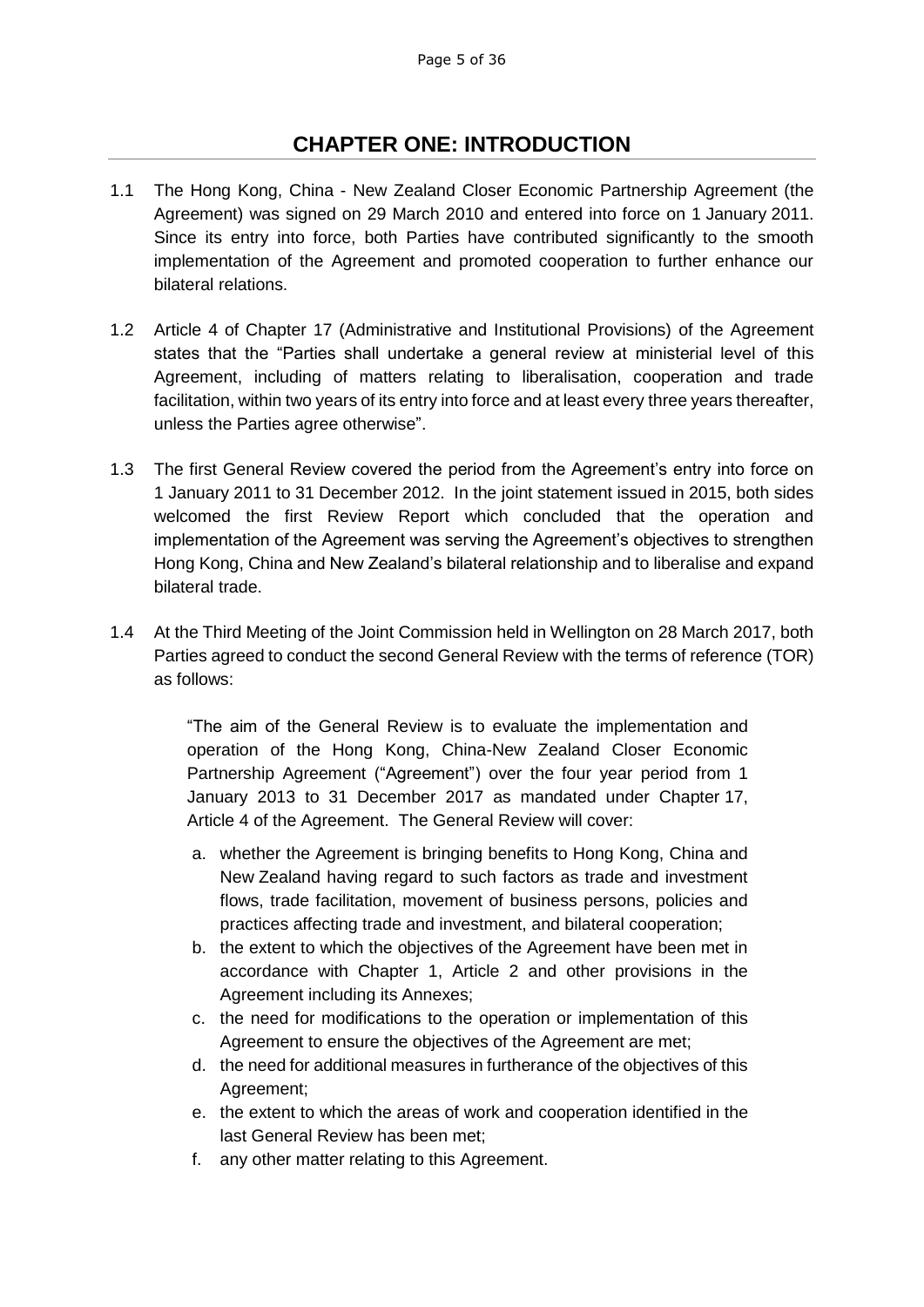The final outcome of the General Review will be in the form of a Joint Report with recommendations to be submitted to the relevant Ministers of the two parties at an opportunity to be mutually agreed between the Parties."

1.5 The purpose of the Review is, therefore, to report on the implementation, operation and impact of the Agreement and to recommend areas of work and cooperation as a basis for future discussion. It is not intended to be legally binding to the Parties.

#### Preparation of the second General Review Report

1.6 This Report is jointly prepared by Hong Kong, China and New Zealand, led on the Hong Kong, China side by the Trade and Industry Department (TID) and on the New Zealand side by the Ministry of Foreign Affairs and Trade (MFAT), based on extensive trade data analysis as well as consultation with interested parties.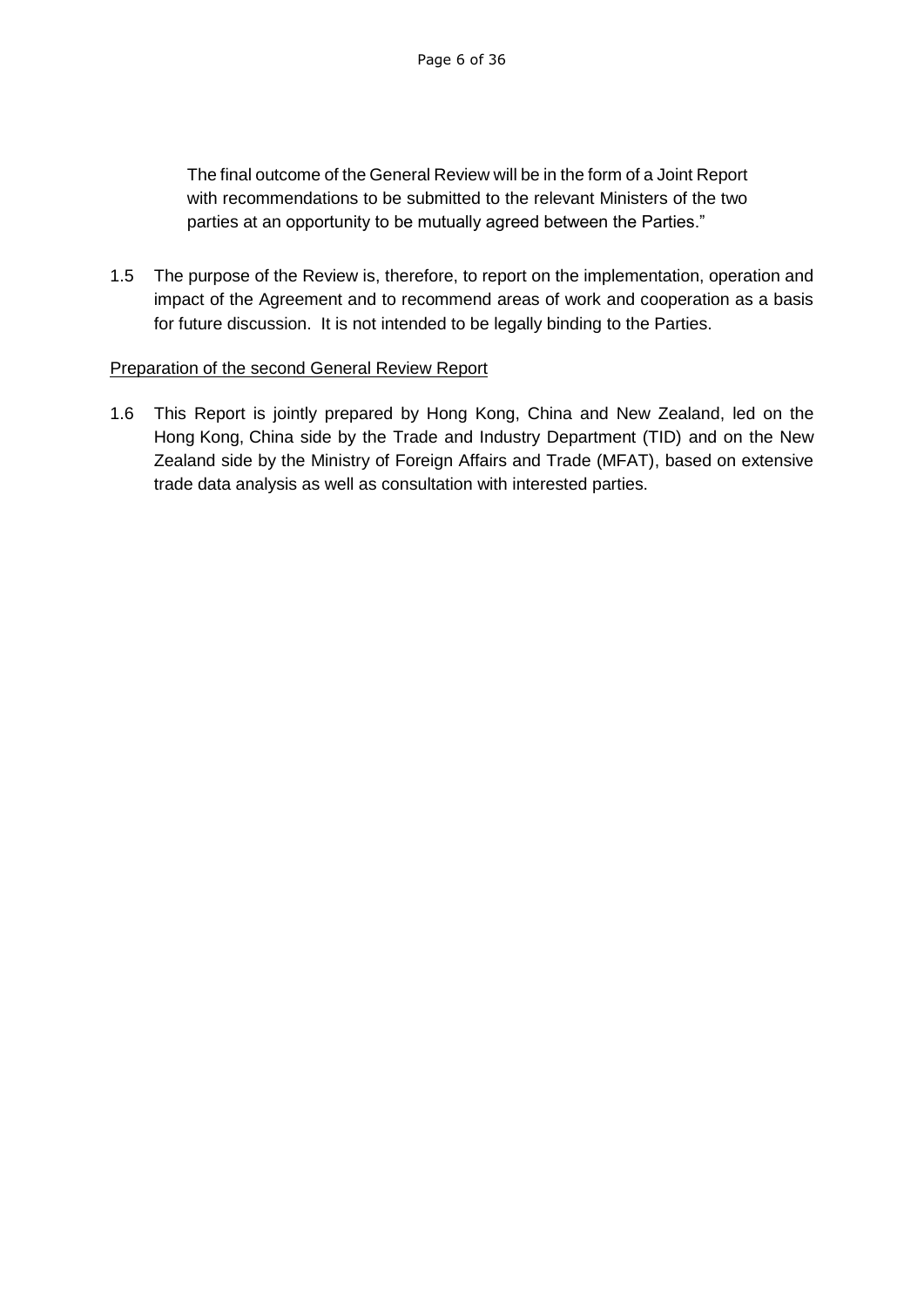## <span id="page-6-0"></span>**CHAPTER TWO: IMPLEMENTATION OF COMMITMENTS AND AREAS OF COOPERATION**

2.1 Chapter Two of the Review examines the implementation of commitments and cooperation between New Zealand and Hong Kong, China in the areas under the individual Chapters of the Agreement.

## <span id="page-6-1"></span>**Preamble, Initial Provisions and General Definitions and Interpretations (Preamble and Chapters 1 and 2)**

2.2 New Zealand and Hong Kong, China are satisfied that the Preamble and Chapter 1 of the Agreement continue to serve their intended purpose in the Agreement and do not require any amendment. The General Definitions and Interpretations in Chapter 2 of the Agreement remain valid and no modification is required.

## <span id="page-6-2"></span>**Trade in Goods (Chapter 3)**

- 2.3 Chapter 3 of the Agreement outlines commitments made by the Parties to eliminate customs duties as per their respective Tariff Schedules as detailed in Annex I. It also details commitments with respect to Fees and Charges Connected with Importation and Exportation, Non-Tariff Measures and Consumer Protection.
- 2.4 Article 7 establishes a "Committee on Trade in Goods" to meet at the request of either Party. Neither New Zealand nor Hong Kong, China has requested that the Committee be inaugurated as the two Parties have been addressing issues that have arisen in areas under the purview of the Committee through the Joint Commission and designated points of contact.

#### Elimination of Customs Duties

2.5 Hong Kong, China bound its current applied zero rates of customs duties on all tariff lines upon the entry into force of the Agreement. New Zealand has eliminated tariffs for all goods originating from Hong Kong, China since 1 January 2016 pursuant to the schedule of phased tariff reduction. New Zealand tariffs on the most highly traded clothing and footwear products were the last to be phased out to give these sensitive sectors time to adjust to the greater competition.

#### Transposition of Tariff Nomenclature

2.6 Noting the importance of reaching common understandings on the transposition of the Tariff Schedules and Product Specific Rules (PSR) under the Agreement in order to facilitate trade and the collection of statistical data, as well as to promote transparency for businesses on both sides, New Zealand and Hong Kong, China have exchanged and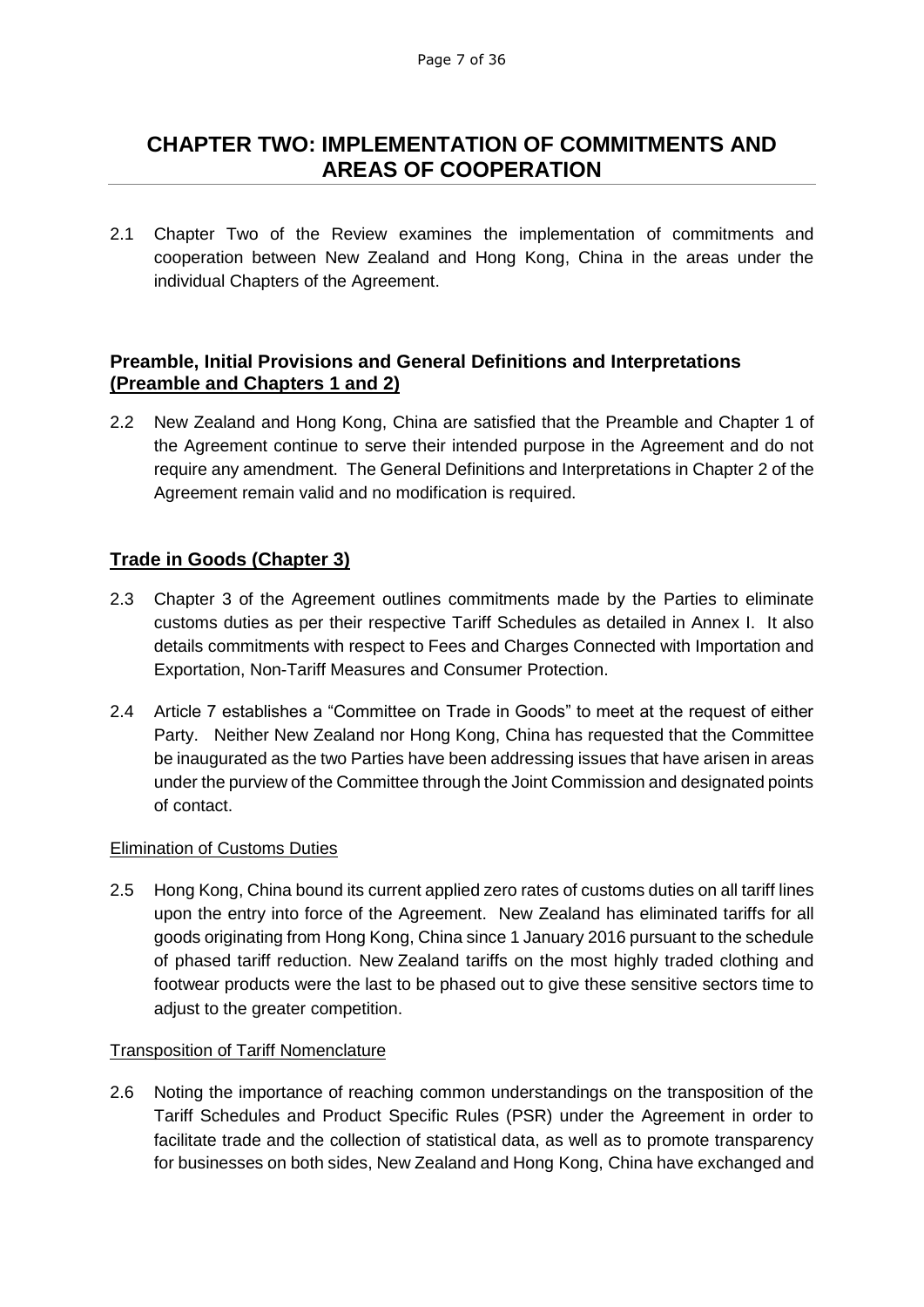reached common understandings on the transposition of Tariff Schedules into the latest Harmonized Commodity Description and Coding System (HS) 2017 nomenclature at the Third Meeting of the Joint Commission.

#### **Consultation**

2.7 Article 7 establishes a "Committee on Trade in Goods" to meet at the request of either Party. New Zealand and Hong Kong, China have exchanged points of contact to facilitate communications between them on matters to trade in goods.

## <span id="page-7-0"></span>**Rules of Origin (Chapter 4)**

2.8 Chapter 4 of the Agreement covers Rules of Origin (ROO) and operating procedures for documentation and granting of tariff preferences under the Agreement. PSR are covered in Annex I to Chapter 4. Both sides considered that Chapter 4 of the Agreement and the Operational Certification Procedures continue to serve their intended purpose and do not require amendment at this point.

#### Transposition of Nomenclature

- 2.9 New Zealand and Hong Kong, China note that the transposition of PSR in Annex I to Chapter 4 to reflect the transposition to HS2017 nomenclature has been completed. The amendments on the PSRs were agreed on 20 July 2017.
- 2.10 Given the technical nature of the transposition exercise, it was proposed at the Third Meeting of the Joint Commission that future technical amendments under the CEP of this nature be streamlined and effected through implementing arrangements, followed by the exchange of letters to set out the details of the amendments. New Zealand agreed to this approach in principle and will respond to the draft implementing arrangements and draft exchange of letters provided by Hong Kong, China.

## Goods Falling within Chapter 61 or Chapter 62 of the Harmonized System

2.11 Paragraph 2 of Article 16 of Chapter 4 requires an importer into New Zealand of goods within HS Chapter 61 or Chapter 62 to obtain a certificate of origin from Hong Kong, China where preferential tariff treatment is sought under the Agreement. At the Second and the Third Meeting of the Joint Commission, Hong Kong, China requested, and New Zealand agreed, to explore whether this requirement was necessary. The meeting noted that no certificate of origin has been issued by Hong Kong authorities since the entry into force of the Agreement.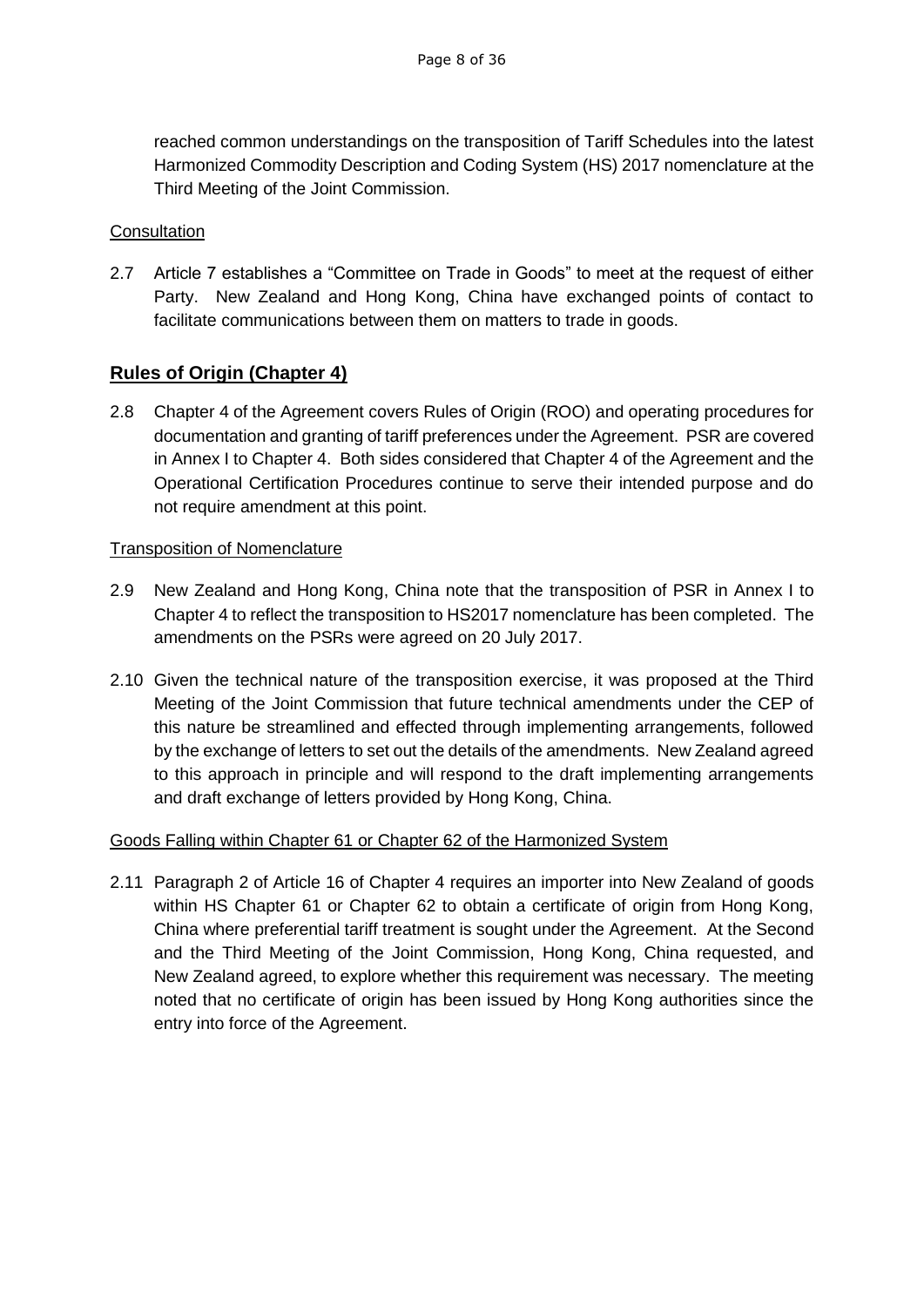## <span id="page-8-0"></span>**Customs Procedures and Cooperation (Chapter 5)**

2.12 Both sides have regularly exchanged points of contact for implementation of the Agreement, most recently at the Third Meeting of the Joint Commission, which included updating of the point of contact of the New Zealand Customs Service, reflecting the additional responsibility the New Zealand Customs Service now has for matters of policy relating to ROO.

#### Customs Cooperation (Article 12)

- 2.13 There has been regular, productive and positive cooperation and consultation between the respective Customs administrations on the implementation of the Agreement and other matters of mutual interest in line with the objectives of the Agreement. Specific cooperation activities include the following:
	- (i) Respective Customs administrations actively cooperate and endeavour to meet when possible in the context of the World Customs Organization (WCO) meetings, including the WCO Asia Pacific Regional Heads of Customs Administration Conference and the Customs Co-operation Council Meeting.
	- (ii) The Customs and Excise Department of Hong Kong, China and the New Zealand Customs Service started an officer exchange programme in 2015. Two New Zealand Customs Service officers were attached to different operational posts of the Customs and Excise Department of Hong Kong, China in May and June/July 2015 respectively. In reciprocal, representatives from the Customs and Excise Department of Hong Kong, China visited the New Zealand Customs Service in November 2015 and December 2015 respectively to exchange views on combating transnational drug trafficking.
	- (iii) In 2014, the Customs and Excise Department of Hong Kong, China and the New Zealand Customs Service commenced discussion for Mutual Recognition Arrangement (MRA) of the respective Authorized Economic Operator programmes.

Neither New Zealand nor Hong Kong, China has received any requests to make operational enquiries relating to the Agreement.

#### Publication and Enquiry Points

- 2.14 The New Zealand Customs Service and the Customs and Excise Department of Hong Kong, China publish their relevant legal provisions and administrative procedures online with designated enquiry points to address enquiries from interested persons concerning Customs matters.
- 2.15 The Customs administrations of New Zealand and Hong Kong, China maintain a strong relationship across all areas of Customs activities. The Agreement and the Co-operative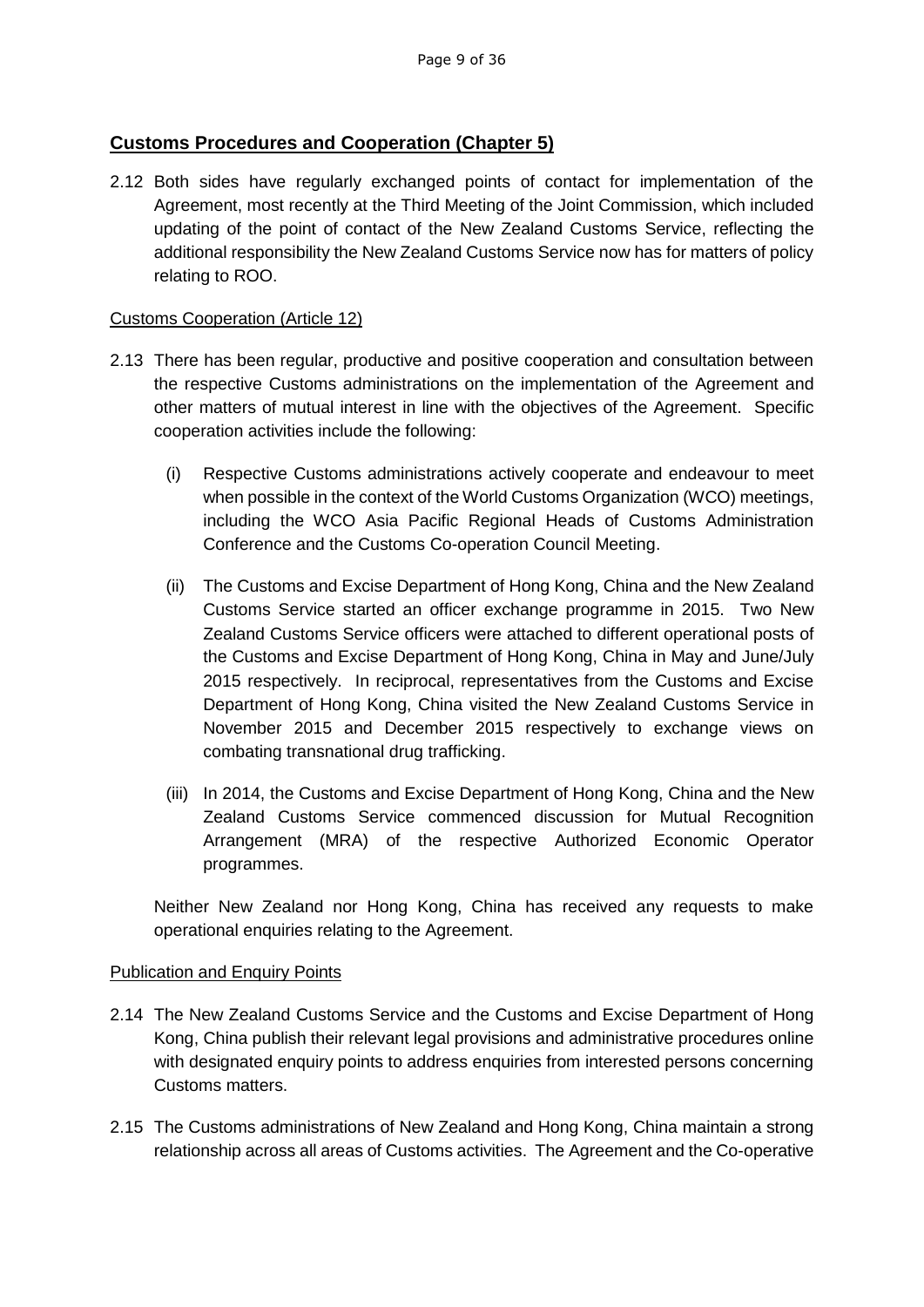Arrangement between the two Customs administrations provide a strong framework for implementing and managing Customs issues and requests for mutual administrative assistance.

## <span id="page-9-0"></span>**Trade Remedies (Chapter 6)**

- 2.16 Chapter 6 of the Agreement outlines commitments by the Parties with respect to trade remedies. It builds upon Article VI of the General Agreement on Tariffs and Trade (GATT) 1994, the WTO Agreement on Implementation of Article VI of the GATT 1994, the WTO Agreement on Subsidies and Countervailing Measures, Article XIX of GATT 1994 and the WTO Agreement on Safeguards, and provides supporting mechanisms for these commitments in practice.
- 2.17 Points of contact on trade remedies were exchanged along with other points of contact for the Agreement upon its entry into force.
- 2.18 WTO jurisprudence on trade remedies practice continues to develop. New Zealand and Hong Kong, China are ready to consider relevant cooperation activities in the trade remedies area in the medium to longer term with a view to furthering the objectives of this Chapter.
- 2.19 No countervailing duties, safeguard measures or anti-dumping measures have been introduced under Article 3 and Article 4 provisions respectively by either New Zealand or Hong Kong, China since entry into force of the Agreement.

## <span id="page-9-1"></span>**Sanitary and Phyto-Sanitary Measures (Chapter 7)**

- 2.20 Chapter 7 of the Agreement outlines the objectives and mechanisms for strengthening cooperation and consultation on Sanitary and Phyto-Sanitary Measures (SPS) matters between the Parties. It provides a framework to resolve trade access issues with a view to facilitating trade in all products, while protecting human, animal or plant life or health.
- 2.21 Hong Kong, China and New Zealand have maintained regular dialogue with respect to each other's SPS measures open during the period of review. For example, upon request, New Zealand had provided Hong Kong, China with information on the development of New Zealand's SPS measures affecting the import of Actinidia plants for planting into New Zealand during the period of review.
- 2.22 At the Third Meeting of the Joint Commission both sides agreed to formalise a proposed arrangement of providing SPS notifications to the other Party (through the points of contact of the CEP) in parallel with a Party's submission to the WTO, and undertook to put it in practice as soon as possible.
- 2.23 New Zealand and Hong Kong, China agreed that Chapter 7 of the Agreement and associated institutional mechanisms were operating in a manner consistent with the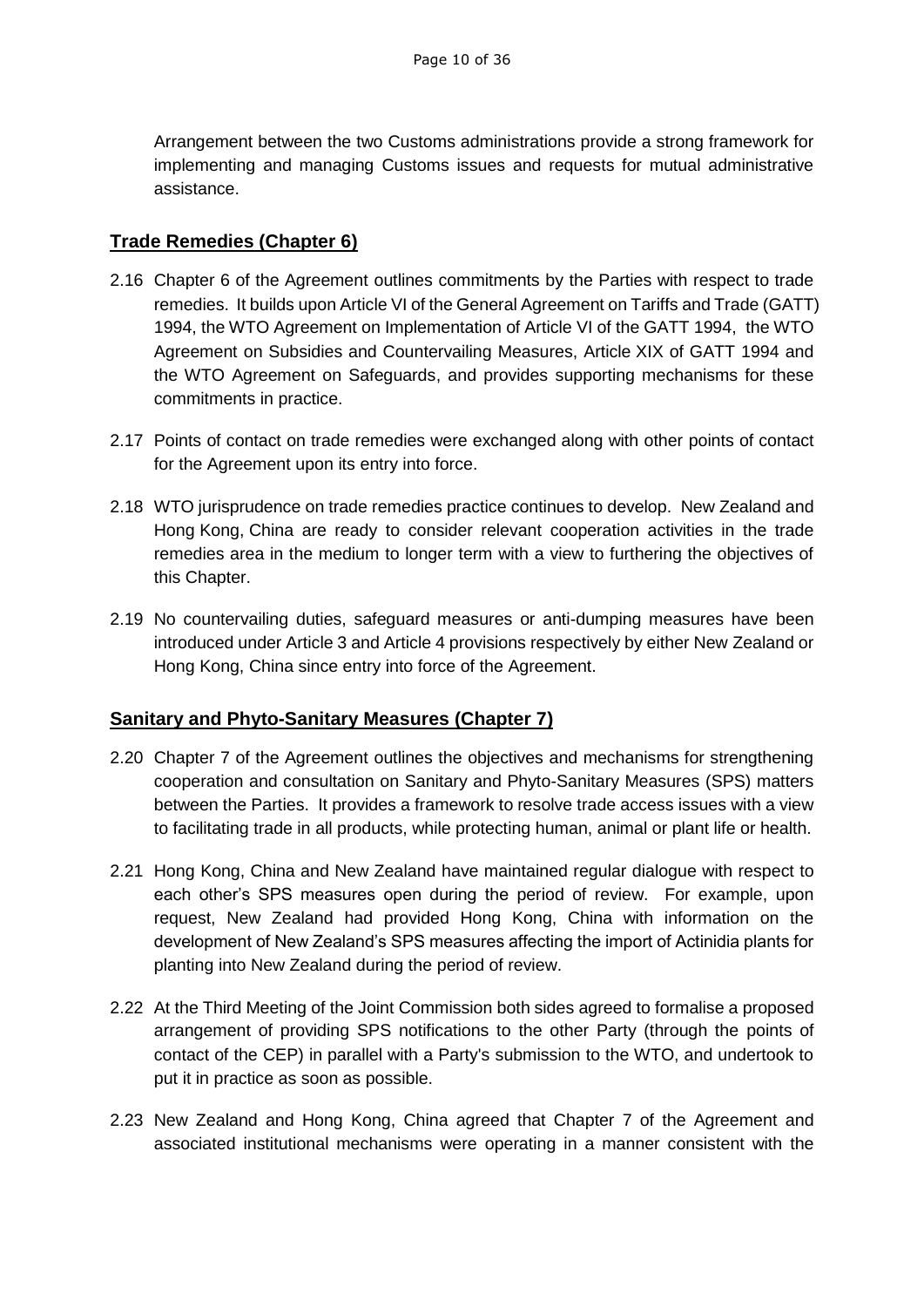stated objectives of the Chapter and that there had been a sound basis of cooperation between the two administrations since the entry into force of the Agreement.

2.24 Ministry for Primary Industries (MPI) of New Zealand and the Centre for Food Safety of Hong Kong, China have implemented an interface system for the exchange of electronic health certificates for dairy, meat and seafood products exported from New Zealand to Hong Kong, China. The electronic data exchange arrangement has been operating smoothly.

## <span id="page-10-0"></span>**Technical Barriers to Trade (Chapter 8)**

2.25 Chapter 8 of the Agreement establishes mechanisms to reduce the impact of technical barriers to trade in goods, and provides for increased cooperation between regulatory authorities to improve understanding and greater alignment of each other's regulatory regimes.

#### Committee on Technical Barriers to Trade (TBT)

- 2.26 A TBT Committee was inaugurated on 28 March 2012 in Wellington, New Zealand as provided for under Article 10 (Implementation).
- 2.27 The Parties agreed to work intersessionally towards establishing a mechanism to formalise cooperation between the Ministry of Business, Innovation and Employment (MBIE) of New Zealand and the Customs and Excise Department of Hong Kong, China on consumer product safety and to formalise existing cooperation between the former Ministry of Consumer Affairs (now MBIE) of New Zealand and the Customs and Excise Department of Hong Kong, China.
- 2.28 The Parties noted that TBT and other points of contact on matters relating to Chapter 8 have been updated and that the Rules of Procedure have been reviewed. The Parties agreed that no amendment or revision is required.

## Cooperation

- 2.29 The Parties welcome cooperation on TBT matters, including:
	- (i) New Zealand and Hong Kong, China continue to work collaboratively in broader regional forums, e.g. APEC and WTO. Respective accreditation bodies also cooperate in wider regional groupings including the Asia Pacific Laboratory Accreditation Cooperation and the Pacific Accreditation Cooperation.
	- (ii) A two-week secondment to Trading Standards in Wellington, New Zealand was arranged for a senior official from the Customs and Excise Department of Hong Kong, China in March 2014.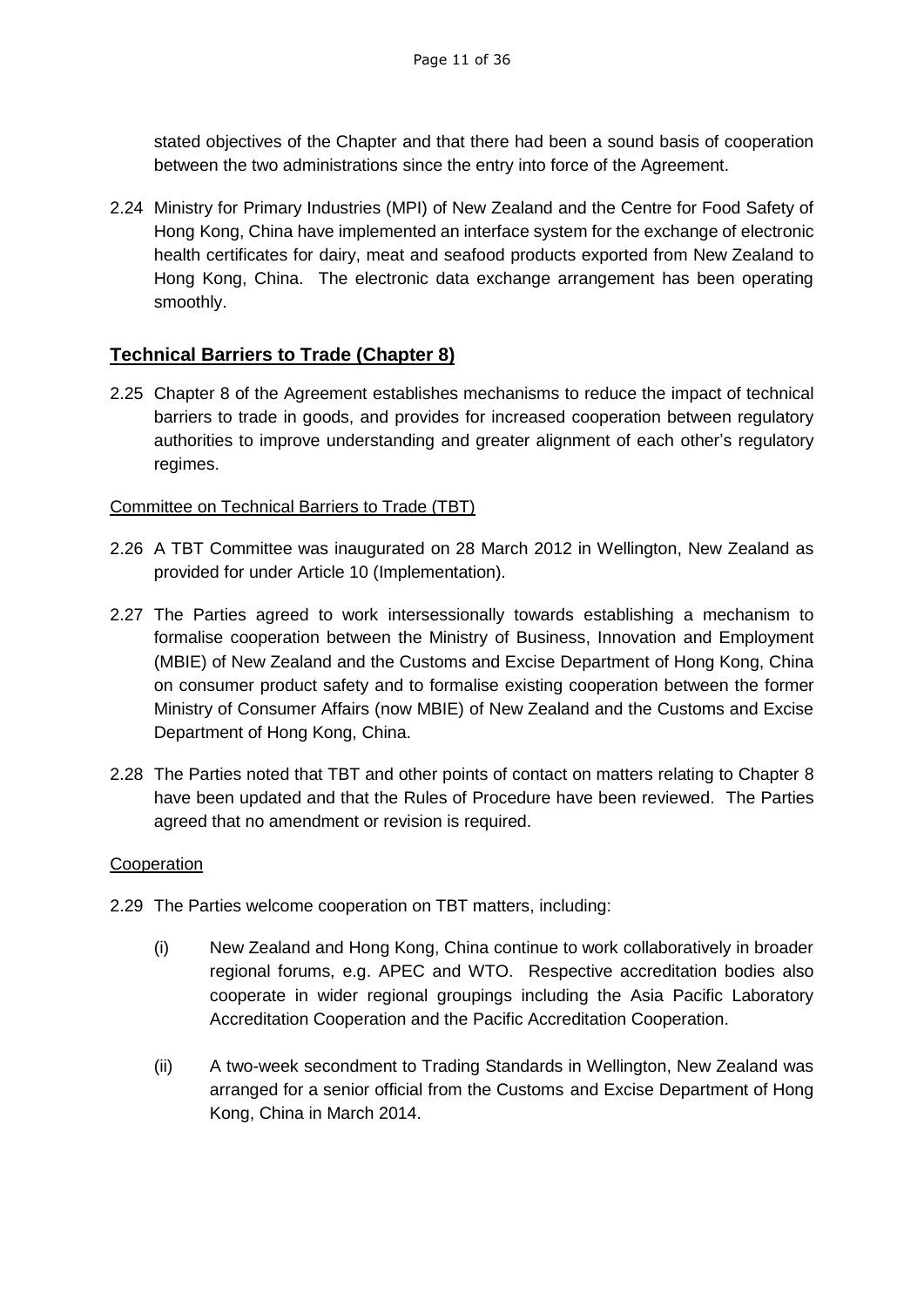- (iii) Visits in 2014, 2015 and 2017 between officials from Worksafe New Zealand and the Electrical and Mechanical Services Department, Hong Kong, China to discuss areas of potential cooperation and topics of mutual interest and safety concern,
- (iv) In March 2017, New Zealand provided Hong Kong, China with a letter reaffirming its commitment towards cooperation on matters of mutual interest under the TBT Chapter, such as consumer product safety, electrical product safety and gas product safety,
- 2.30 New Zealand and Hong Kong, China acknowledge that continued work towards mutual recognition of regulatory regimes will bring mutual benefits and agree to explore opportunities for further cooperation under Chapter 8 of the Agreement.

## <span id="page-11-0"></span>**Competition (Chapter 9)**

- 2.31 Chapter 9 of the Agreement provides a framework for the promotion of fair competition, the curtailment of anti-competitive practices and the promotion of the APEC principles of non-discrimination, comprehensiveness, transparency and accountability. It outlines undertakings on the application of each Party's competition policies to economic activities and provides for cooperation and consultation on competition issues.
- 2.32 Information on matters relating to New Zealand's competition policy can be found on the following websites:
	- (i) Ministry for Business, Innovation and Employment: [www.mbie.govt.nz](http://www.mbie.govt.nz/)
	- (ii) New Zealand Commerce Commission: [www.comcom.govt.nz](http://www.comcom.govt.nz/)
	- (iii) APEC: [www.apec.org](http://www.apec.org/)
- 2.33 Information on matters relating to Hong Kong, China's competition policy can be found at the following websites:
	- (i) Commerce, Industry and Tourism Branch, Commerce and Economic Development Bureau:<http://www.cedb.gov.hk/citb>
	- (ii) Competition Commission: [http://www.compcomm.hk](http://www.compcomm.hk/)
	- (iii) Competition Policy Advisory Group: [http://www.compag.gov.hk](http://www.compag.gov.hk/)
- 2.34 During the period under review, the Competition Ordinance (CO) of Hong Kong, China came into full effect on 14 December 2015. Established under the CO, the Competition Commission is an independent agency which enforces the CO, investigates possible contraventions, promotes public understanding of the CO, conducts market studies and advises the Government on competition matters.
- 2.35 The Parties acknowledge the cooperation between respective agencies and agree that there is scope for ongoing and mutually beneficial cooperation in this area.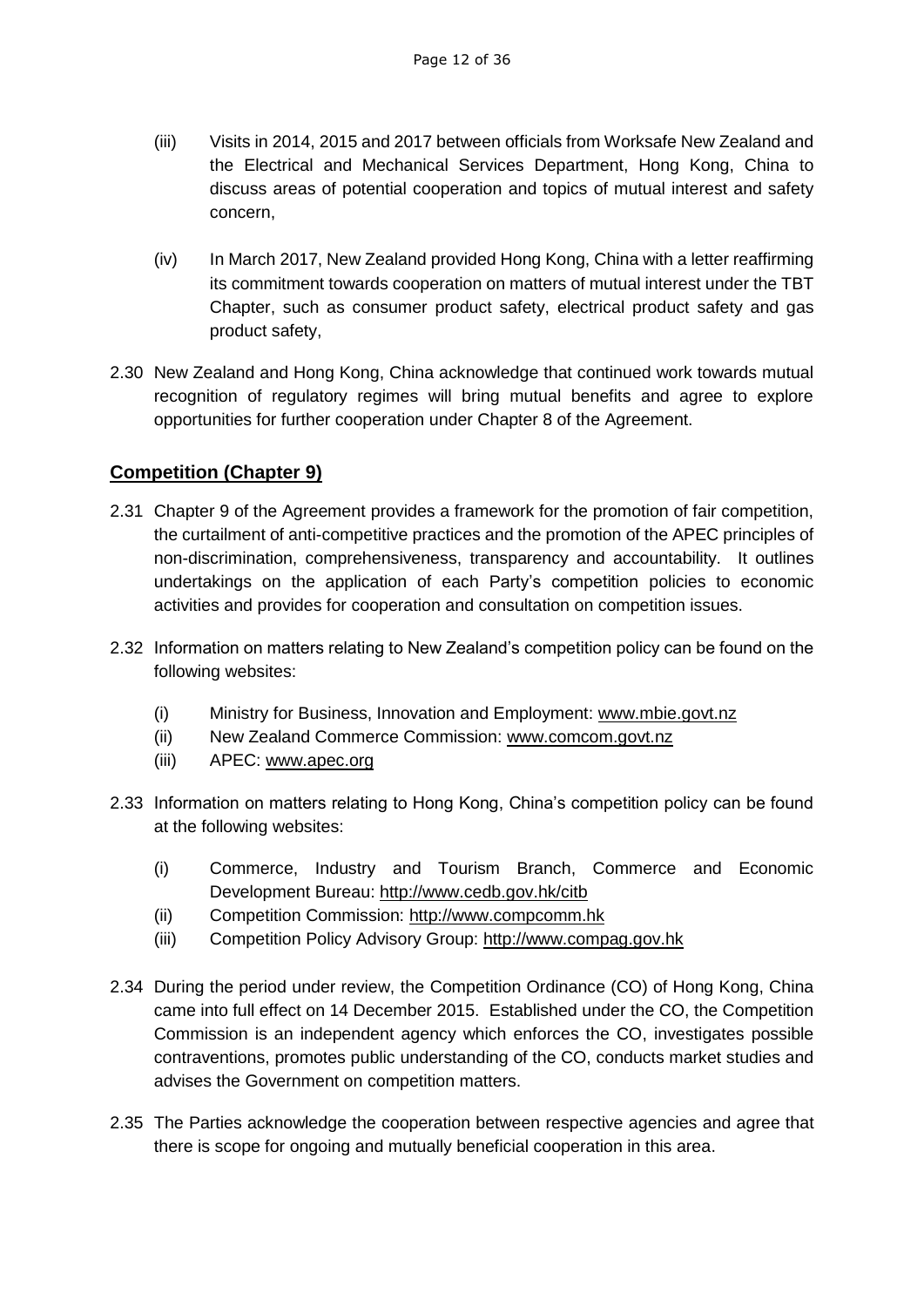2.36 New Zealand and Hong Kong, China reaffirm the importance they place on continued dialogue on matters relating to competition and the Parties' commitment to the principles in this Chapter.

## <span id="page-12-0"></span>**Electronic Commerce (Chapter 10)**

- 2.37 Chapter 10 of the Agreement puts in place a framework for minimising the regulatory burden on electronic commerce, providing on-line consumer protection, accepting trade administration documents in electronic format and encouraging cooperation on electronic commerce issues.
- 2.38 The agencies of respective administrations with responsibility for electronic commerce matters have exchanged information on points of contact.
- 2.39 New Zealand and Hong Kong, China reaffirm the importance they place on continued dialogue on matters relating to electronic commerce.

## <span id="page-12-1"></span>**Intellectual Property (Chapter 11)**

- 2.40 Chapter 11 of the Agreement reaffirms both Parties' WTO commitments on intellectual property and includes commitments relating to the enforcement of intellectual property rights as well as cooperation and exchange of information on issues of mutual interest.
- 2.41 New Zealand and Hong Kong, China have exchanged designated points of contact within respective departments responsible for policy development, enforcement and cooperation on matters relating to intellectual property rights, most recently at the Third Meeting of the Joint Commission.
- 2.42 Information on current intellectual property policy and legislation development, including a review of the Copyright Act 1994, a review of the Plant Variety Rights Act 1987, and the implementation of the Marrakesh Treaty, are available at [www.mbie.govt.nz.](http://www.mbie.govt.nz/)
- 2.43 Similarly, information on current legislation on intellectual property of Hong Kong, China is available at the official website of the Intellectual Property Department [\(www.ipd.gov.hk\)](http://www.ipd.gov.hk/). This website also provides information on patent, trademark and designs registration services in Hong Kong, China, and contains links to websites covering a wide variety of intellectual property capacity building matters. A dedicated website "Hong Kong - The IP Trading Hub" [\(www.ip.gov.hk\)](http://www.ip.gov.hk/) has been launched to provide a one-stop-shop for disseminating IP trading information and other useful resources.
- 2.44 The Parties agree that enhanced law enforcement in relation to intellectual property with respect to the services and technology sectors could further promote trade and investment between the two Parties. IPD will continue to carry out legal and policy research to keep track of technological advances and major copyright developments in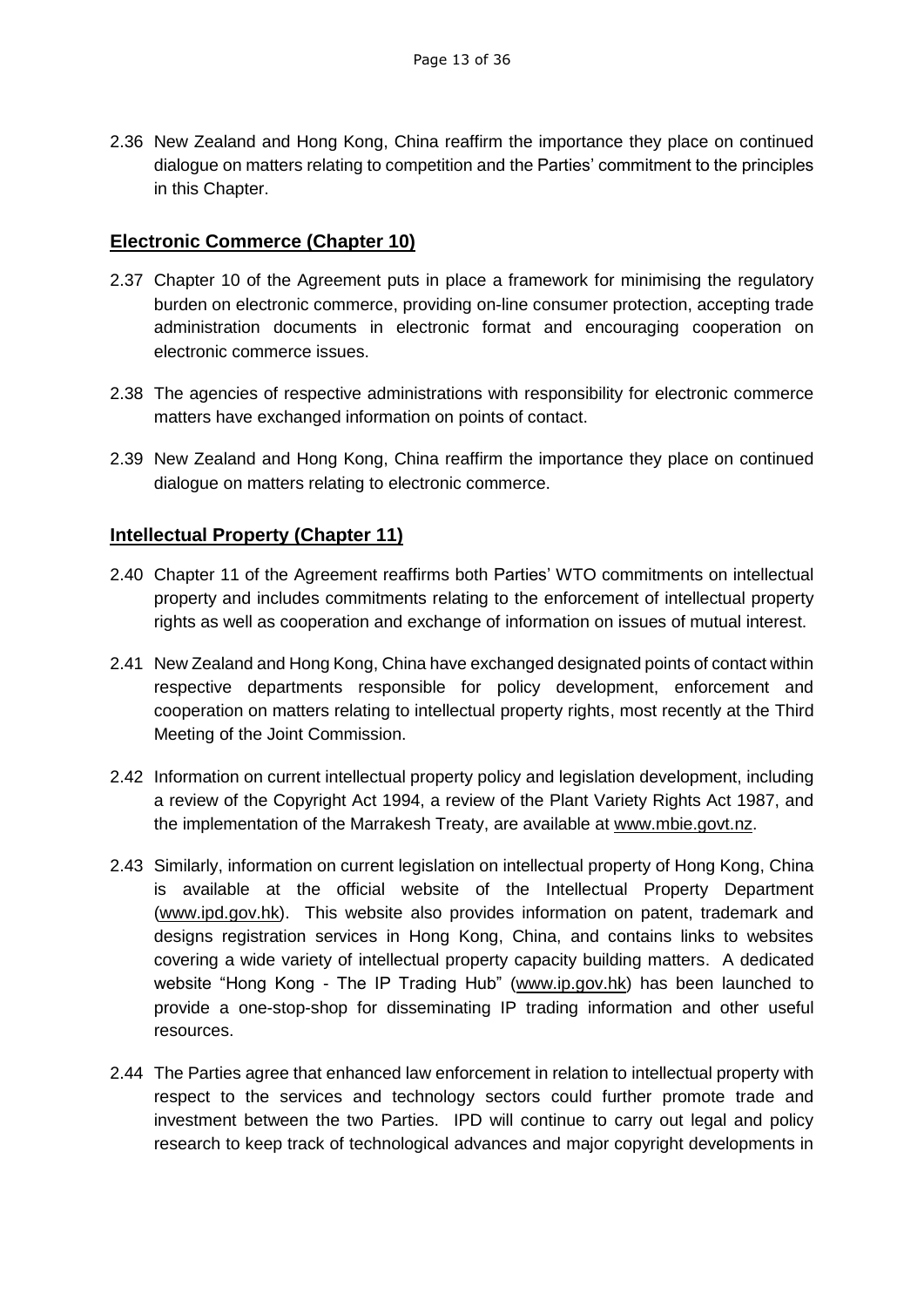overseas jurisdictions including New Zealand for considering and formulating any new legislative proposal to update the copyright regime in future.

## <span id="page-13-0"></span>**Government Procurement (Chapter 12)**

- 2.45 Chapter 12 of the Agreement outlines mechanisms for the promotion of transparency, value for money, open and effective competition, fair dealing, accountability and due process, and non-discrimination in relation to government procurement. It also outlines at Annexes I and II respectively the commitments made by both Parties in terms of the list of entities, covered goods and services, and threshold values for government procurement.
- 2.46 Both Parties reaffirm their commitment to work progressively to reduce and eliminate barriers to the supply of goods and services between the Parties arising from government procurement laws, regulations, policies, practices and procedures, and to increase transparency in government procurement.
- 2.47 New Zealand notes that, during the period of review, it was involved in negotiations to accede to the Agreement on Government Procurement under the auspices of the WTO<sup>1</sup>.

#### Processes for Modifications and Rectifications to Annexes

- 2.48 The process for modifying the Government Procurement Annexes in the Agreement is set out in Article 21 of Chapter 12 (Government Procurement), in conjunction with Article 2 of Chapter 17 (Administrative and Institutional Provisions), and Articles 1 and 2 of Chapter 20 (Final Provisions). The current annexes of Chapter 12 are as follows:
	- (i) Annex I: List of Entities and Covered Goods and Services
	- (ii) Annex II: Thresholds

1

- (iii) Annex III: Single Electronic Point of Access
- (iv) Annex IV: Contact Point
- 2.49 At the Third Meeting of the Joint Commission, New Zealand and Hong Kong, China noted the amendments to Annexes I, III and IV to Chapter 12 proposed by the two sides would not alter the coverage of the commitments but merely provided for technical and nonsubstantive adjustments. Both sides noted the need to simplify the existing procedures and NZ appreciated HKC for putting forth a revised modality by way of exchange of letters. Both sides will continue to discuss the matter with a view to adopting a simplified mechanism.

<sup>1</sup> New Zealand subsequently acceded to the Agreement on Government Procurement on 12 August 2015. HKC's accession was in June 1997.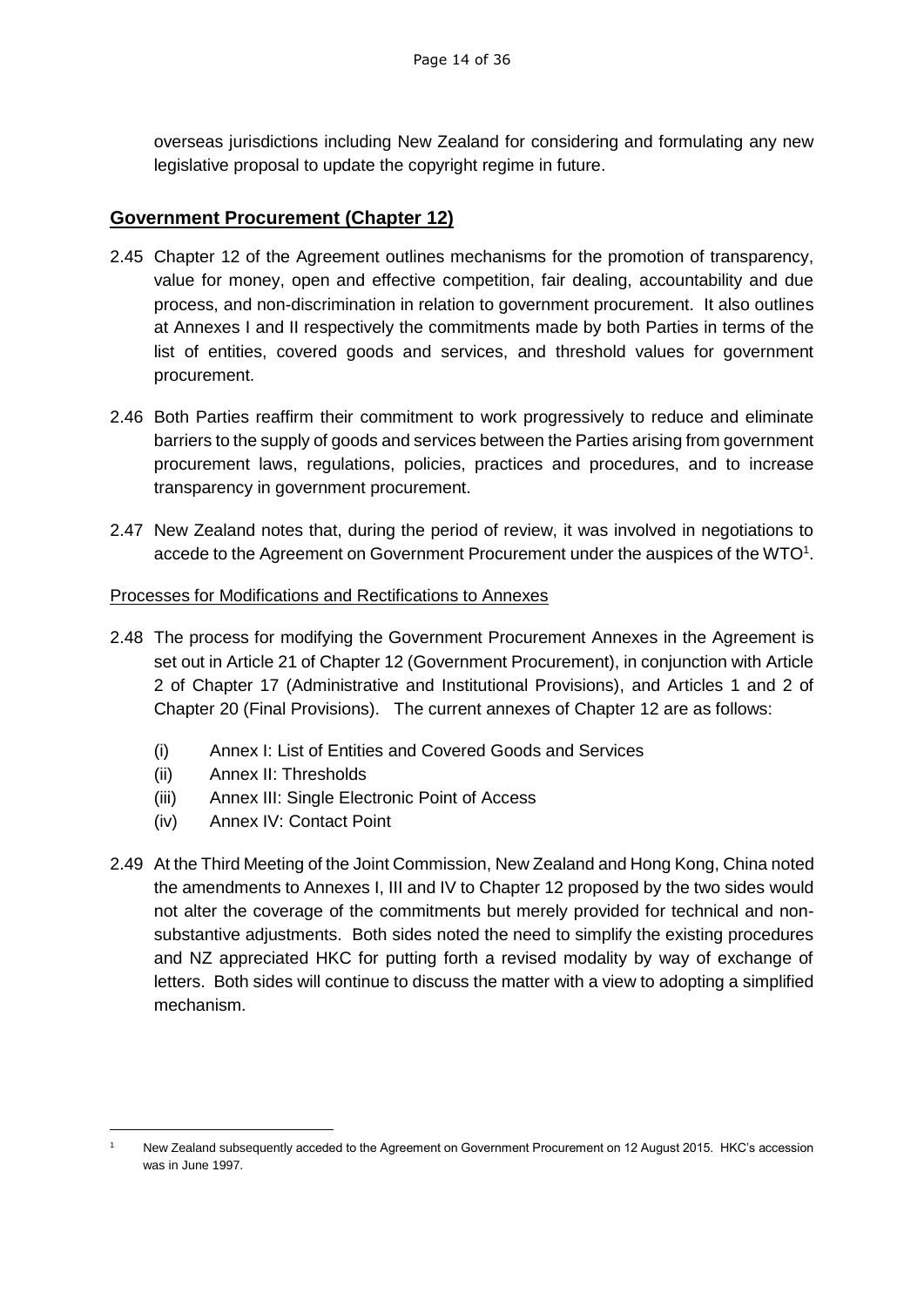## <span id="page-14-0"></span>**Trade in Services (Chapter 13)**

- 2.50 Chapter 13 of the Agreement outlines commitments and measures to facilitate mutually advantageous expansion of trade in services, works towards greater services liberalisation and improves the efficiency, transparency and export competitiveness of their respective services sectors. It also provides for the scheduling (under a two-Annex approach) of specific sectors, sub-sectors, activities or measures to which the market access, national treatment, local presence and Most-Favoured-Nation (MFN) obligations do not apply. Chapter 13 also establishes disciplines on domestic regulation and provides for measures to enhance the education relationship between the two Parties.
- 2.51 Article 8 of Chapter 13 of the CEP Agreement provides for a Mandated Services Review<sup>2</sup>. At the Third Meeting of the Joint Commission held in 2017, both sides agreed that the Mandated Services Review would be undertaken as part of the second General Review of the CEP Agreement. The parties stated this would be an opportunity to discuss possible new commitments on installers or servicers, MFN for energy services, arbitration services, and any other areas of interest. It was noted that cooperation on education services would be one area to look into further.

## <span id="page-14-1"></span>**Movement of Business Persons (Chapter 14)**

2.52 Chapter 14 of the Agreement outlines measures for facilitating the movement of, and establishing streamlined and transparent immigration procedures for business persons engaged in the conduct of trade and investment between the Parties.

## <span id="page-14-2"></span>**Transparency (Chapter 15)**

-

- 2.53 Chapter 15 of the Agreement sets out measures ensuring transparent and open communication in relation to the laws, regulations, procedures, and administrative rulings of general application with respect to matters covered by the Agreement.
- 2.54 As provided for under Article 2 of Chapter 15, both Parties ensure that the laws, regulations, procedures and administrative rulings of general application with respect to these matters are promptly published or otherwise made available to interested persons and the other Party with a reasonable opportunity to comment on such proposed measures.

<sup>&</sup>lt;sup>2</sup> Article 8 of Chapter 13 (Trade in Services) of the CEP Agreement reads "The Parties shall consult within two years of entry into force of this Agreement and at least every three years thereafter, or as otherwise agreed, to review the implementation of this Chapter and consider other trade in services issues of mutual interest, with a view to the progressive liberalisation of the trade in services between them on a mutually advantageous basis".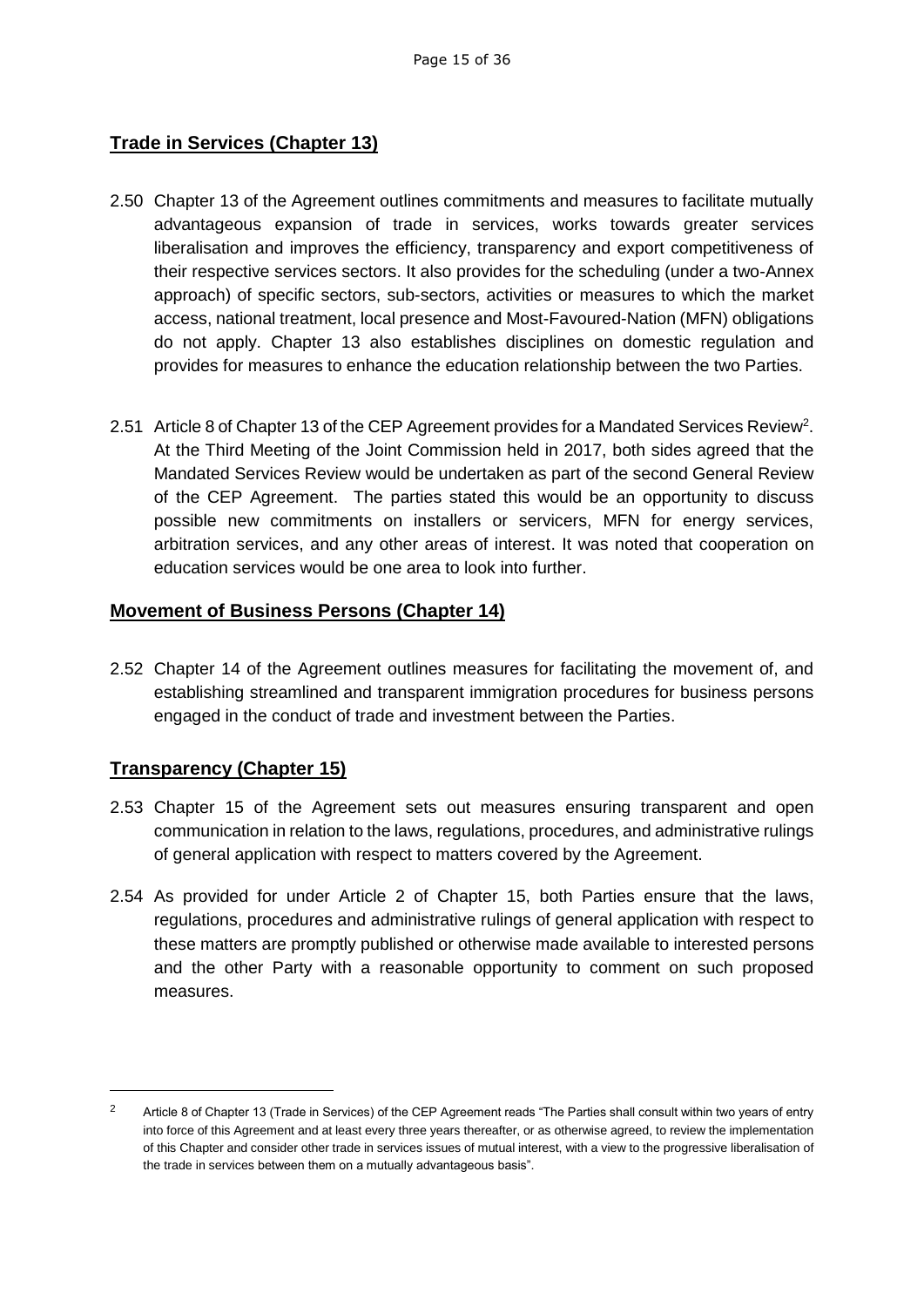- 2.55 To promote better understanding of the Agreement, New Zealand has a designated section on the website of the Ministry of Foreign Affairs and Trade; and Hong Kong, China has a section on the website of the Trade and Industry Department.
- 2.56 New Zealand and Hong Kong, China would continue to promote transparency and greater understanding of each other's legal and regulatory systems as they relate to matters covered by the Agreement.

## <span id="page-15-0"></span>**Dispute Settlement (Chapter 16)**

2.57 The consultation and dispute settlement procedures established under Chapter 16 and Annex I to Chapter 16 of the Agreement have not been invoked by either Party since the entry into force of the Agreement.

## <span id="page-15-1"></span>**Administrative and Institutional Provisions (Chapter 17)**

2.58 In accordance with Article 1 of Chapter 17 of the Agreement, a Joint Commission has been established to oversee the proper implementation of the Agreement and to review periodically the economic relationship and partnership between the Parties.

## Meetings of the Joint Commission

- 2.59 The Joint Commission met at officials' level for the first time in Wellington, New Zealand on 29 March 2012 and subsequently in Hong Kong, China on 14 June 2013. The Third Meeting of the Joint Commission was held in Wellington, New Zealand on 28 March 2017.
- 2.60 There has been broad participation in and input to successive meetings of the Joint Commission by key agencies from both Parties with responsibility for implementation and operation of the Agreement including:
	- (i) for New Zealand: the Ministry of Foreign Affairs and Trade, the Ministry of Agriculture and Forestry (now part of Ministry for Primary Industries), the New Zealand Customs Service, the Department of Labour (now part of Ministry of Business, Innovation and Employment), Education New Zealand, and New Zealand Trade and Enterprise; and
	- (ii) for Hong Kong, China: the Trade and Industry Department, the Agriculture, Fisheries and Conservation Department, the Customs and Excise Department, the Food and Environmental Hygiene Department, the Education Bureau and the Hong Kong Economic and Trade Office in Sydney, among others.
- 2.61 This wide representation has promoted constructive engagement and progress across a wide range of issues under consideration by the Joint Commission.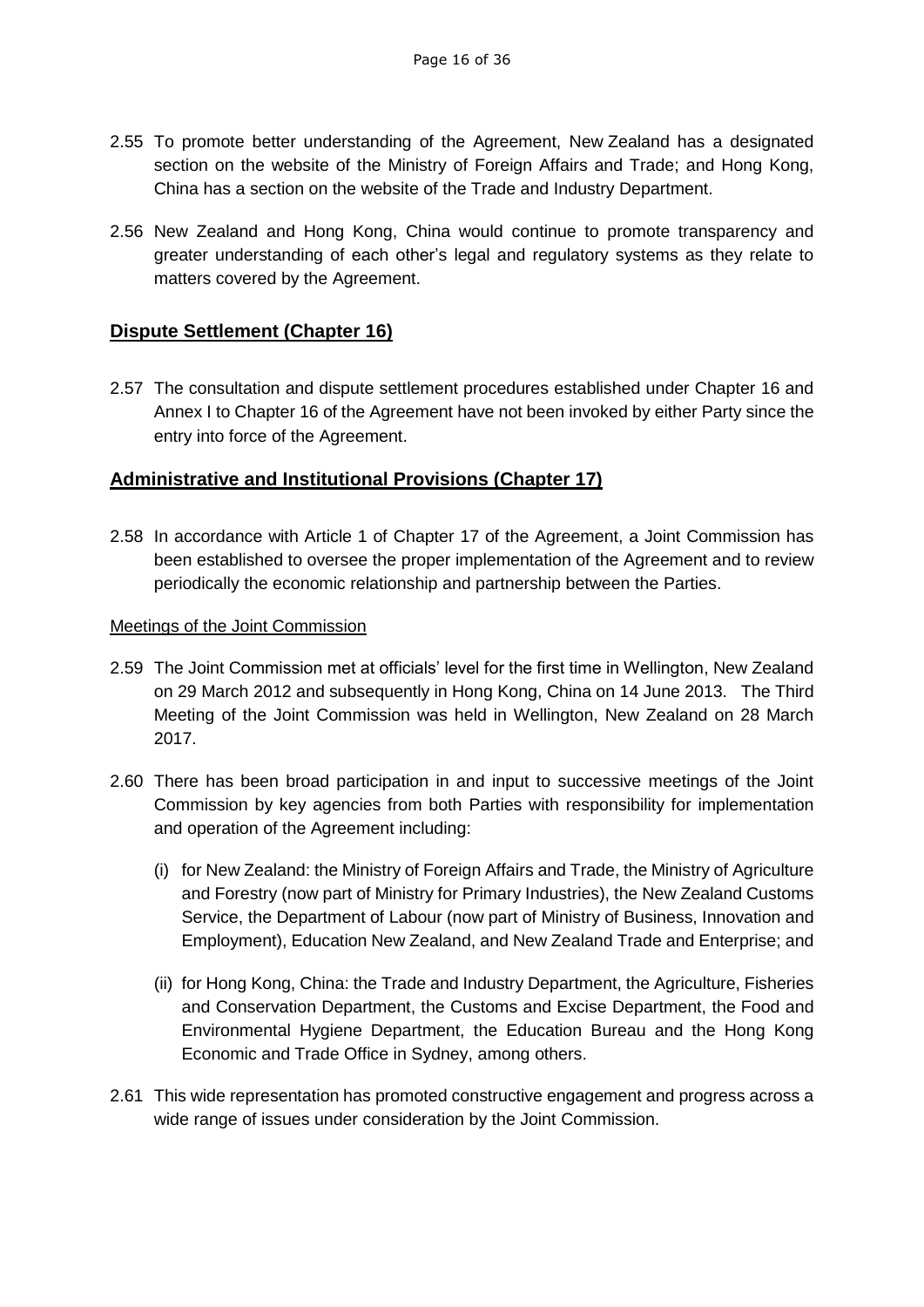- 2.62 New Zealand and Hong Kong, China both recognise the value of regular engagement by officials and experts across the breadth of the trade and economic relationship and reaffirm their desire for regular dialogue.
- 2.63 New Zealand and Hong Kong, China also acknowledge the resource constraints upon respective government agencies arising from the need to support institutional frameworks established under the growing number of trade agreements. They see a need to explore ways to enhance dialogue within these constraints, for instance, by strengthening mechanisms for carrying out work intersessionally and by using video conferencing and other technology.

#### Points of Contact

2.64 There have been regular exchanges of information relating to designated points of contact for facilitating communications between the Parties on matters relating to the operation and implementation of the Agreement.

#### General Reviews

- 2.65 Article 4 of Chapter 17 of the Agreement states that the "Parties shall undertake a general review at ministerial level of this Agreement, including of matters relating to liberalisation, cooperation and trade facilitation, within two years of its entry into force and at least every three years thereafter, unless the Parties agree otherwise".
- 2.66 The first General Review was concluded in October 2015 and the report was uploaded onto the designated webpage of Hong Kong, China [<https://www.tid.gov.hk/english/ita/fta/hknzcep/files/FINAL\\_HKC\\_CEP\\_General\\_Revie](https://www.tid.gov.hk/english/ita/fta/hknzcep/files/FINAL_HKC_CEP_General_Review.pdf) [w.pdf>](https://www.tid.gov.hk/english/ita/fta/hknzcep/files/FINAL_HKC_CEP_General_Review.pdf) and New Zealand [<https://www.mfat.govt.nz/assets/Trade-agreements/Hong-](https://www.mfat.govt.nz/assets/Trade-agreements/Hong-Kong-China-CEP/General-Review-of-the-New-Zealand-Hong-Kong-Closer-Economic-Partnership.pdf)[Kong-China-CEP/General-Review-of-the-New-Zealand-Hong-Kong-Closer-Economic-](https://www.mfat.govt.nz/assets/Trade-agreements/Hong-Kong-China-CEP/General-Review-of-the-New-Zealand-Hong-Kong-Closer-Economic-Partnership.pdf)[Partnership.pdf>](https://www.mfat.govt.nz/assets/Trade-agreements/Hong-Kong-China-CEP/General-Review-of-the-New-Zealand-Hong-Kong-Closer-Economic-Partnership.pdf) respectively.

## <span id="page-16-0"></span>**General Provisions (Chapter 18)**

2.67 New Zealand and Hong Kong, China agree that the operation of Chapter 18 of the Agreement has been effective. The provisions in Chapter 18 continue to serve the intended purpose in the Agreement and do not require any amendment.

## <span id="page-16-1"></span>**Exceptions (Chapter 19)**

2.68 The Agreement includes a range of exceptions and both Parties are comfortable that this chapter is operating as intended.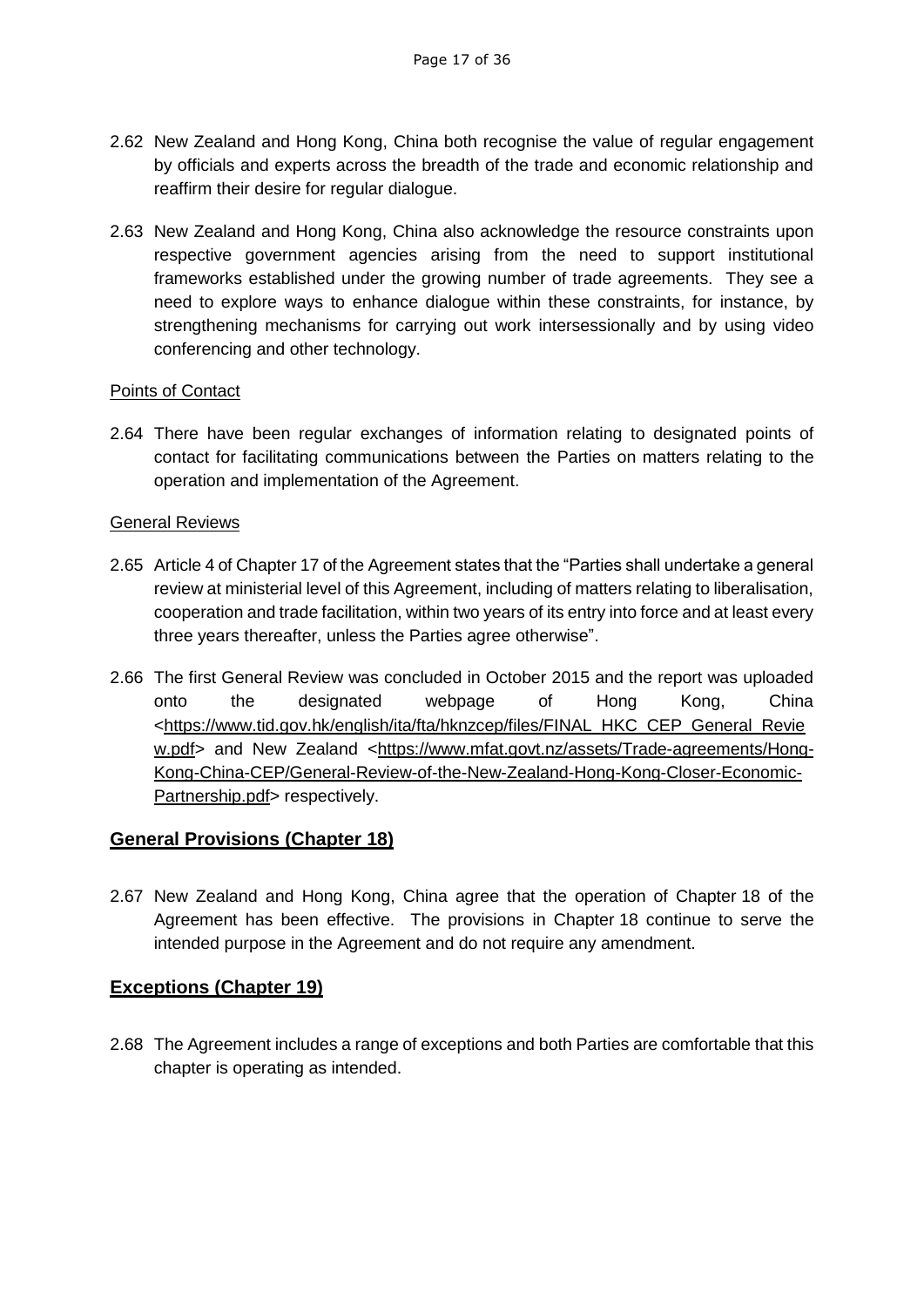## <span id="page-17-0"></span>**Final Provisions (Chapter 20)**

2.69 The Agreement entered into force on 1 January 2011. The Agreement was formally notified to the WTO on 3 January 2011 and the Factual Presentation (Goods) considered by the WTO Committee on Regional Trade Agreements on 20 March 2012.

## <span id="page-17-1"></span>**Other Matters**

#### Investment Protocol

- 2.70 Hong Kong, China and New Zealand recognise the value of encouraging bilateral investment flows in achieving sustainable economic development in both economies.
- 2.71 The Parties share the common aspiration to forge a high quality and comprehensive Investment Protocol for enhancing promotion and protection of investment between the two economies. The Investment Protocol is expected to be broader in scope than the existing "Agreement between the Government of Hong Kong and the Government of New Zealand for the Promotion and Protection of Investments" signed in 1995 and thereby brings Hong Kong, China – New Zealand investment relations to a higher level.
- 2.72 Following five rounds of negotiations on the Investment Protocol since the entry into force of the Agreement, the Parties have made continuous efforts in maintaining constructive dialogue to explore mutually acceptable solutions to the outstanding issues. Teleconferences were held to exchange views on the Investment Protocol. The Parties also discussed the issues at the Third Meeting of the Joint Commission in March 2017.
- 2.73 The Parties reaffirm their commitment to continuing the negotiations on the Investment Protocol for the mutual benefit of both economies.

#### Other Cooperation

2.74 Outside the Agreement, New Zealand and Hong Kong, China have undertaken a wide range of cooperation activities to strengthen the bilateral relations. Some examples are given in the following paragraphs.

#### Double taxation agreement

2.75 The Comprehensive Avoidance of Double Taxation Agreement ("CDTA") between Hong Kong, China and New Zealand was signed on 1 December 2010 and become effective since 1 April 2012. The Second Protocol to the CDTA between Hong Kong, China and New Zealand was signed in June 2017. Hong Kong, China notified New Zealand in December 2017 of its completion of the ratification procedures. New Zealand notified Hong Kong, China of its completion of the ratification procedures to bring the Second Protocol into force on 9 August 2018.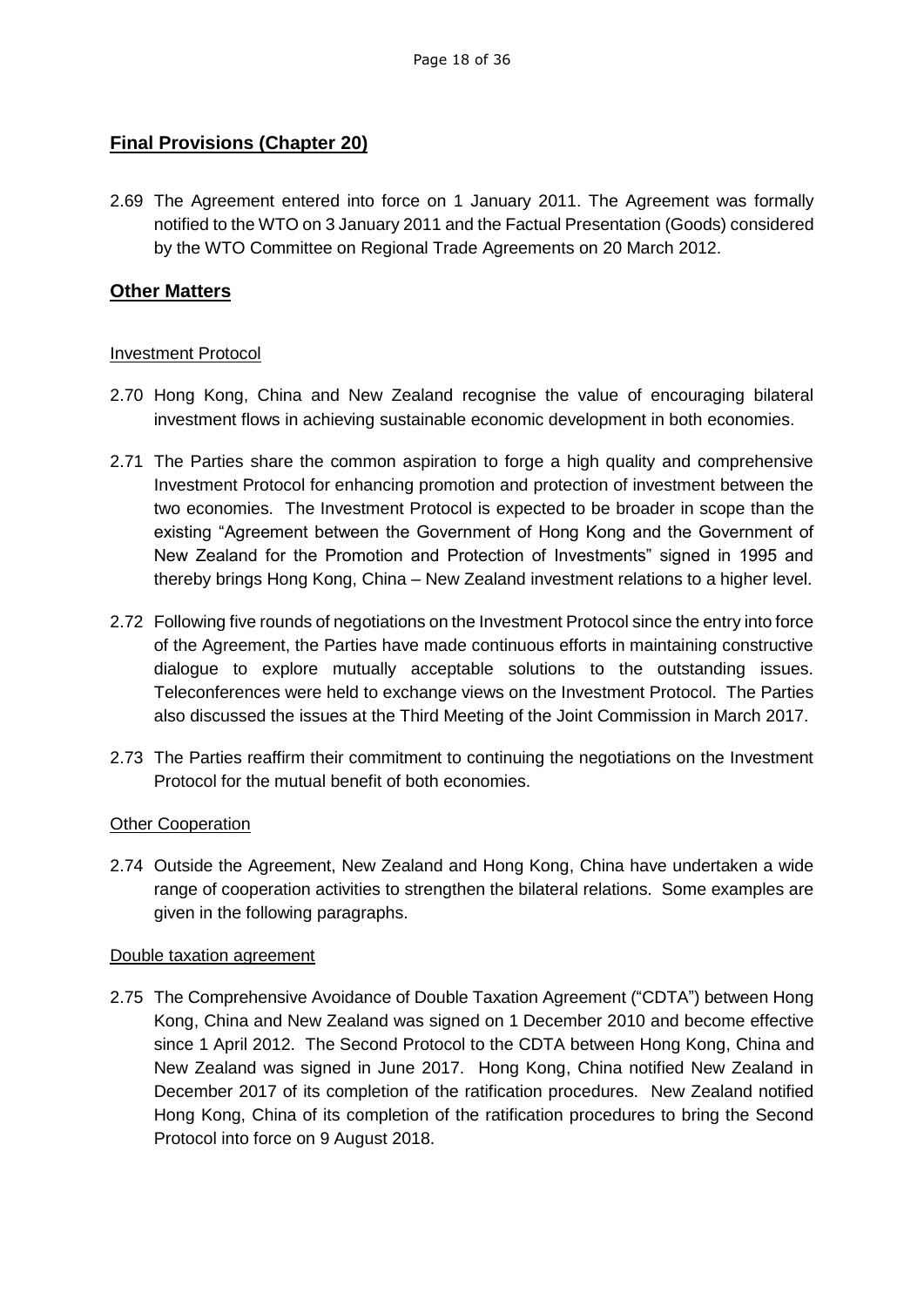## Ministerial visits

- 2.76 To strengthen the bilateral economic and trade relations, frequent visits from senior government officials have been conducted between the two economies. Former Prime Minister Rt Hon Bill English visited Hong Kong in May 2017 and other visits to Hong Kong include: Former Minister for Trade Hon Todd McClay and Former Minister for Local Government & Ethnic Communities Hon Peseta Sam Lotu-Iiga in November 2016; Former Minister for the Community and Voluntary Sector Hon Jo Goodhew in September 2016; and Former Minister for Primary Industries and for Racing Hon Nathan Guy in November 2015.
- 2.77 A number of high-level visits from Hong Kong have taken place since 2013, including visits by Secretary for Commerce and Economic Development (SCED) in 2013 and Secretary for Constitutional and Mainland Affairs (SCMA) in 2016.
- 2.78 In August 2013, SCED conducted a duty visit to New Zealand, visiting both Auckland and Wellington. In Auckland, SCED was the keynote speaker at the Connect Hong Kong Business Seminar organised by the Hong Kong New Zealand Business Association (HKNZBA). He also officiated at the Hong Kong Festival organised by HKNZBA and attended a boardroom dinner organised by the Asia New Zealand Foundation. In Wellington, SCED met with the Deputy Prime Minister and Minister for Finance Hon Bill English, Speaker of the New Zealand Parliament House of Representatives Rt Hon David Carter, Minister for Economic Development Hon Steven Joyce, convenor of the Hong Kong Parliamentary Friendship Group (PFG) Mr John Hayes, and Mayor of Wellington Ms Celia Wade-Brown, attended a lunch hosted by Minister for Commerce, Broadcasting and Consumer Affairs Hon Craig Foss and attended a dinner with members of the PFG.
- 2.79 In September 2016, SCMA conducted a duty visit to New Zealand, visiting Wellington and Auckland. In Wellington, SCMA met with Speaker of the New Zealand Parliament House of Representatives Rt Hon David Carter, Leader of the House/Minister supporting Greater Christchurch Regeneration/ Minister Responsible for the Earthquake Commission/Minister of Defence Hon Gerry Brownlee, and Minister of Local Government/Minister for Ethnic Communities/ Minister for Pacific Peoples Hon Peseta Sam Lotu-Iiga. SCMA also attended a dinner with members of the PFG. In Auckland, SCMA attended a business breakfast event organised by HKNZBA and met with Auckland Mayor Len Brown.

## Investment Promotion Activities Conducted in New Zealand

2.80 Invest Hong Kong (IHK) continued to conduct investment promotion visits and meetings as well as organise promotional events to attract companies from New Zealand to establish a presence or expand their business operations in Hong Kong, China, through its Investment Promotion Unit (IPU) of HKETO. In addition to the regular investment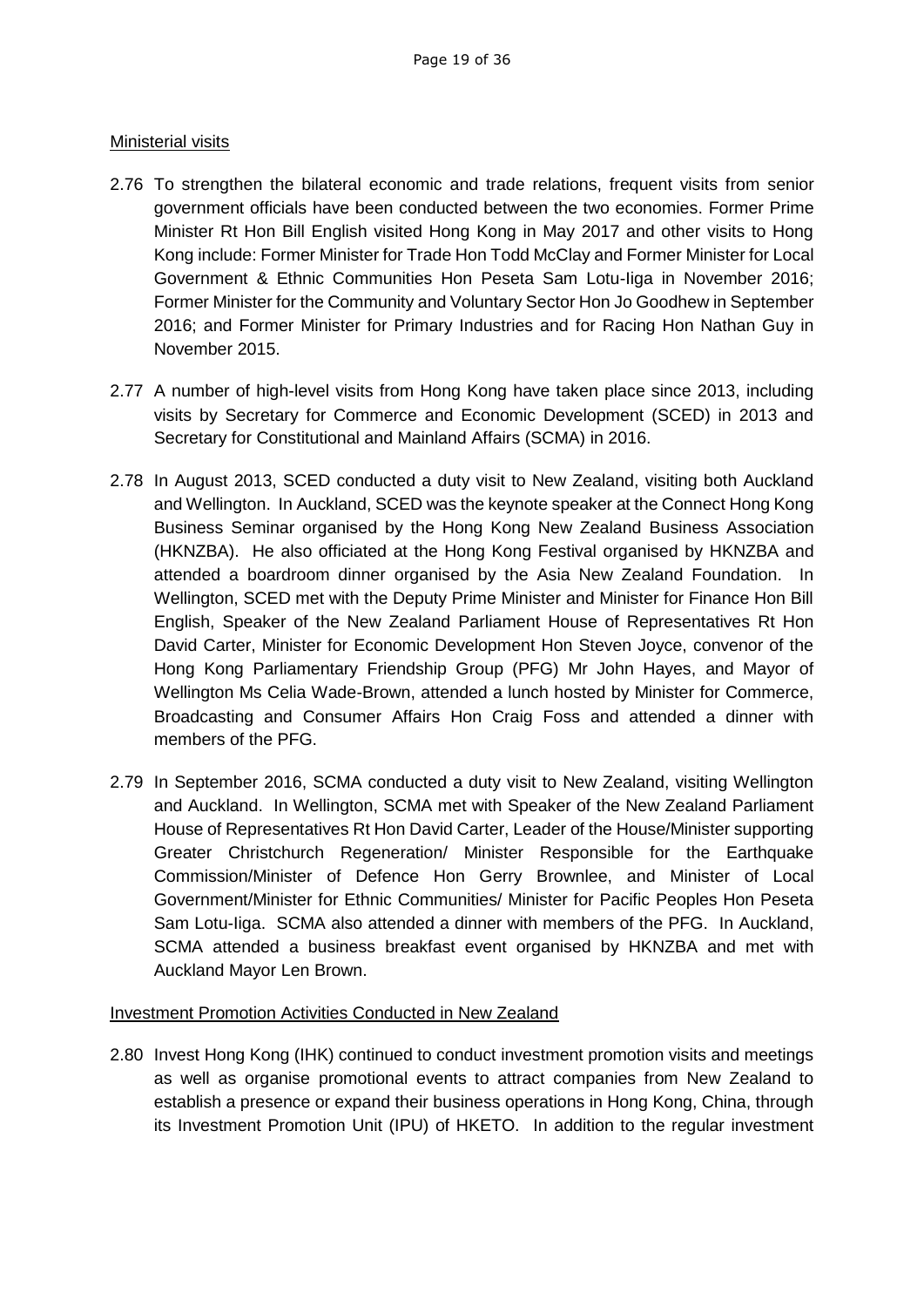promotion visits, major investment promotion activities undertaken by IHK during the reporting period are summarized below:

- (a) In November 2013, IPU conducted an investment promotion roadshow with IHK's Head Office colleague in Auckland, Wellington and Christchurch. In Auckland, IPU co-organised Joint Promotion Seminar with Guangzhou Bureau of Foreign Trade and Economic Co-operation in Auckland to promote business opportunities in Hong Kong, China for New Zealand businesses;
- (b) In November 2014, the Director of IHK, together with IPU, conducted an investment promotion visit to Auckland to promote Hong Kong, China as a gateway to mainland China to the local business community;
- (c) In March 2015, IPU conducted an investment promotion roadshow with IHK's Head Office colleague in Auckland and Wellington, with an emphasis to attract companies in the tourism and hospitality sectors, in particular the food-related businesses;
- (d) In August 2015, the Director-General of IHK, together with IPU, conducted an investment promotion visit to Auckland to promote Hong Kong, China and the latest business opportunities;
- (e) In February 2016, IPU conducted an investment promotion roadshow with IHK's Head Office colleague in Auckland, Dunedin and Christchurch, with an emphasis to attract companies in the tourism and hospitality sectors, and in the business and professional services sectors; and
- (f) Two "Doing Business in Hong Kong" seminars in Dunedin and Christchurch respectively in August 2016.

## Investment Promotion Activities conducted in Hong Kong, China

- 2.81 New Zealand Trade and Enterprise (NZTE) conducts investment promotion visits and meetings as well as organises events to attract companies from Hong Kong, China to set up businesses in New Zealand or invest in New Zealand businesses. The NZTE Greater China Capital team has Investment Managers based in the Beijing, Shanghai and Hong Kong offices.
- 2.82 In addition to the regular investment promotion work, during the reporting period, NZTE conducted or supported the following investment promotion activities in Hong Kong, China:
	- (a) October 2017: conducted promotion visit in Hong Kong for a Hotel Attraction Program in New Zealand. The tour covered visits to multiple hospitality groups in Hong Kong.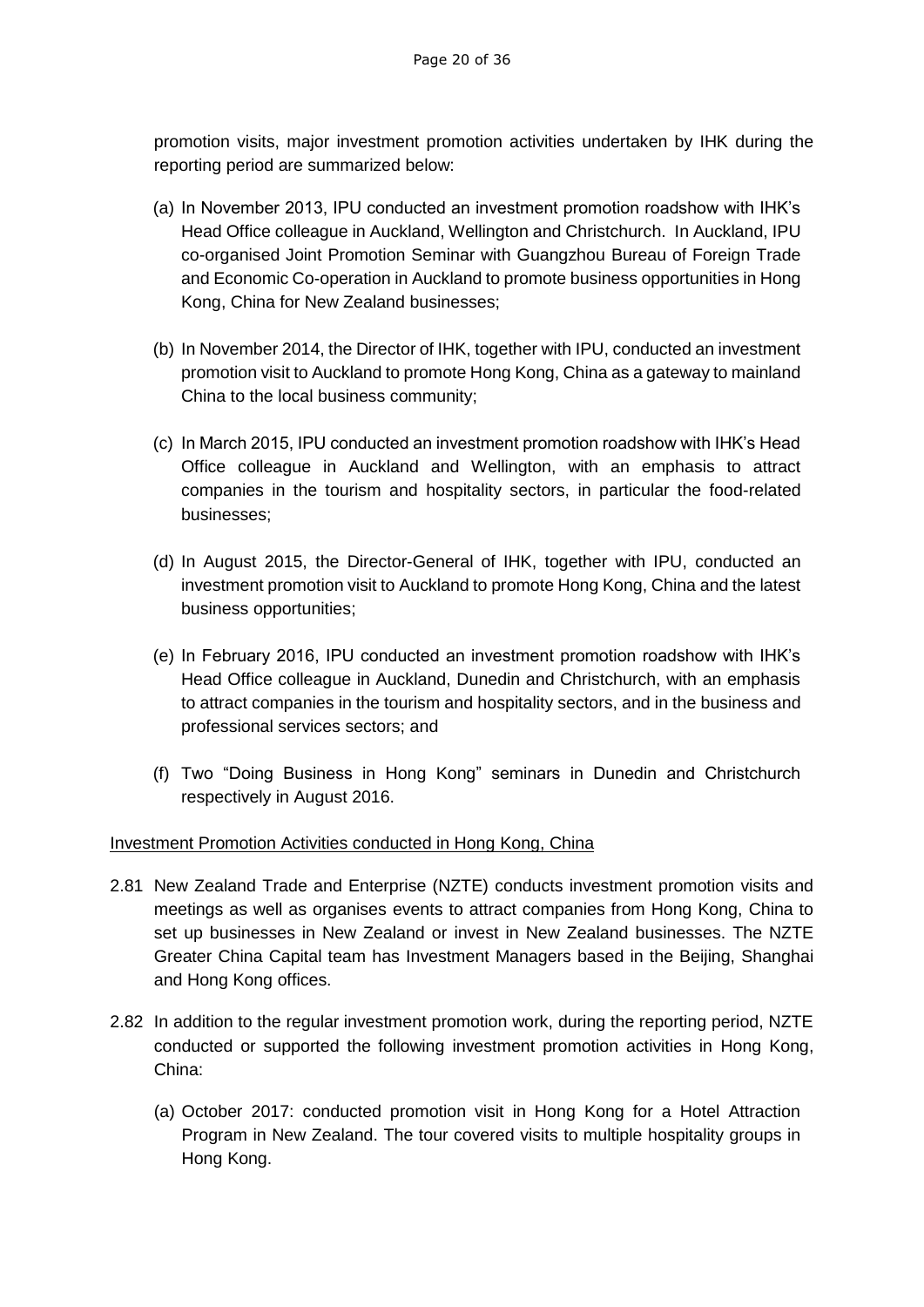- (b) August 2017: Trade Commissioner spoke at an NZHK Business Association event, with IHK and NZ Chamber of Commerce Hong Kong and conducted "Doing Business in HK" seminars.
- (c) May 2017: conducted aviation and investment programmes in conjunction with Prime Minister visit to Hong Kong.
- (d) May 2017: hosted Food Connections, a food service promotional event.
- (e) April 2016: hosted The Bach, a food service promotional event.
- (f) Sept 2015, 2016 2017: participated and led promotional activities during Asia Fruit Logistica.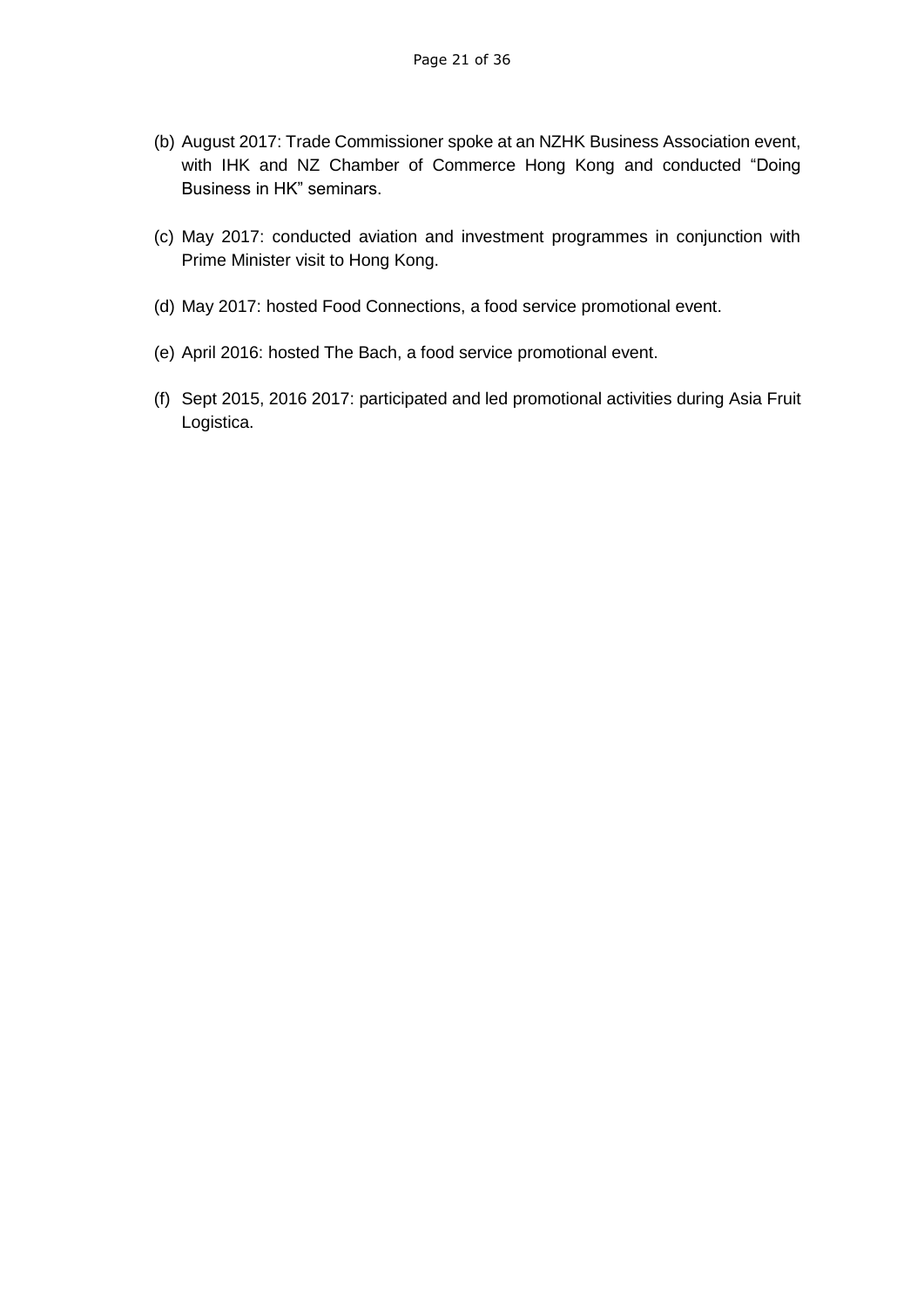# <span id="page-21-0"></span>**CHAPTER THREE: TRENDS IN BILATERAL TRADE, INVESTMENT AND MOVEMENT OF NATURAL PERSONS**

#### <span id="page-21-1"></span>**Overview**

- 3.1 To give a more comprehensive analysis of the trends in bilateral trade in goods and services and bilateral investment as from the entry into force of the Agreement, this chapter covers the period from 1 January 2011 to 31 December 2017.
- 3.2 The review is based on analysis of bilateral trade data and analysis of the operation of the Agreement by the relevant government departments of both Parties. Trade and investment data was sourced from:
	- Census and Statistics Department of Hong Kong, China
	- Immigration Department of Hong Kong, China
	- Statistics New Zealand
	- New Zealand Customs Service
	- Reserve Bank of New Zealand

#### Caveats on the analysis of trends in bilateral trade and investment

- 3.3 The Parties acknowledge that the trade liberalisation resulting from entry into force of the Agreement is only one of the factors that shaped bilateral trade and investment over the period. Other factors include, for example, the global economic climate, variations in global commodity prices and exchange rates, changes in technology, and the structural development and cyclical fluctuations of the two economies. The Parties agree that these factors have to be taken into account for a complete analysis on bilateral trade and investment.
- 3.4 The figures analysed in this Report, while reflecting some of the gains in trade and investment that arose from the reciprocal trade liberalisation, may not yet fully reflect the dynamic productivity gains that have resulted, and will continue to result, from improvements in the regulatory environment in both economies.
- 3.5 The primary trade analysis is conducted using data from Statistics New Zealand and the Census and Statistics Department of Hong Kong, China. The Parties acknowledge that there may be some differences in data between the Global Trade Information Services data and sources within each Party but agree these do not materially alter the analysis. All figures are for years ending 31 December unless otherwise specified.

#### Common Aspirations towards Trade Liberalisation

3.6 Hong Kong, China and New Zealand are both mid-size, externally-oriented economies with comparable GDP per capita (see **Table 1** below).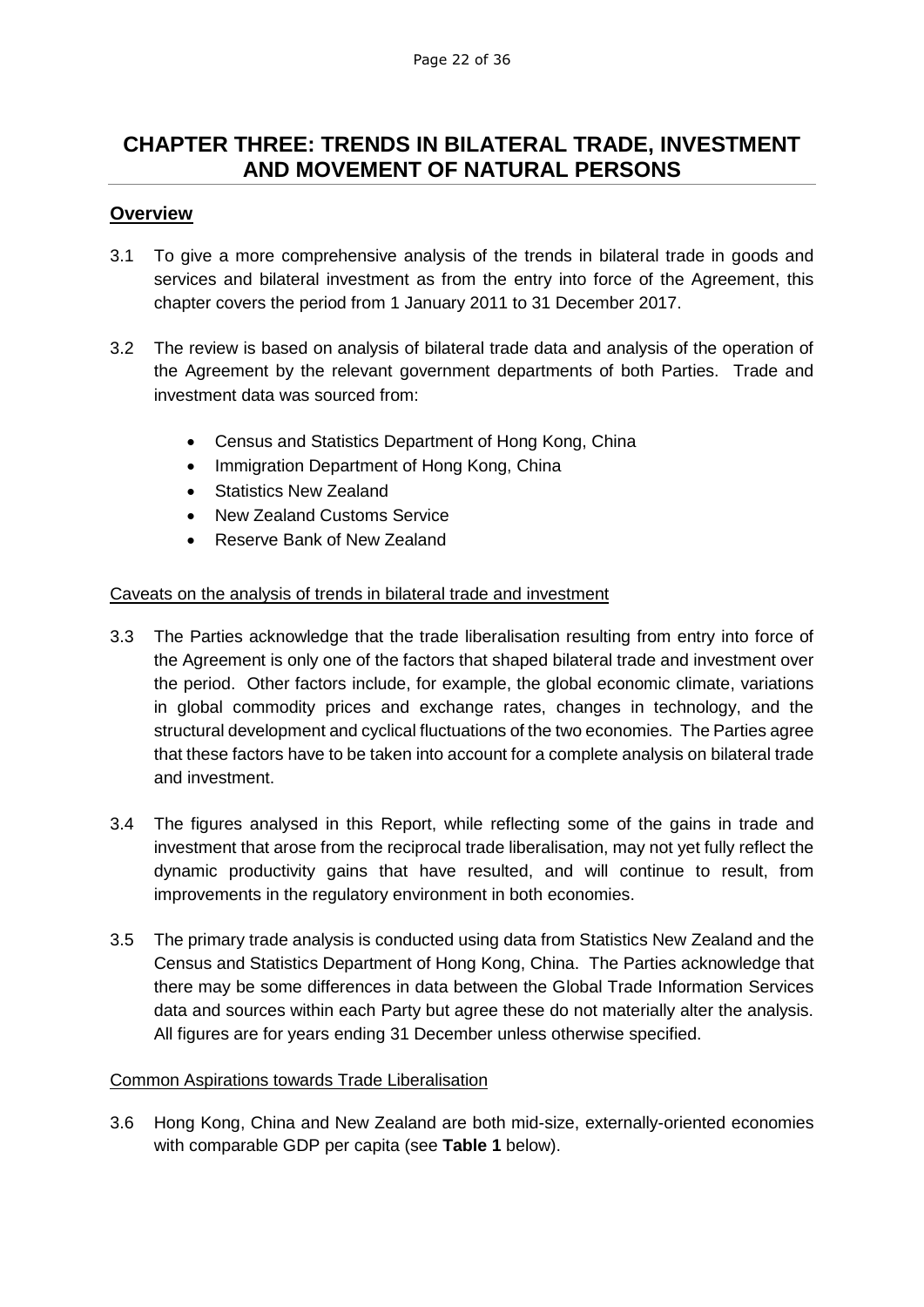|                                         | <b>New Zealand</b> |        | <b>Hong Kong</b> |        |
|-----------------------------------------|--------------------|--------|------------------|--------|
|                                         | 2011               | 2017   | 2011             | 2017   |
| <b>Population</b> (million)             | 4.4                | 4.8    | 7.1              | 7.4    |
| <b>Current GDP</b><br>(US\$ billion)    | 167                | 201    | 249              | 342    |
| <b>Current GDP per</b><br>capita (US\$) | 37,932             | 41,575 | 35,142           | 46,221 |
| Real GDP growth (%)                     | 1.9                | 2.9    | 4.8              | 3.8    |
| Inflation $(*)$ (%)                     | 4.0                | 1.9    | 5.3              | 1.5    |
| <b>Unemployment rate</b><br>$(\% )$     | 6.0                | 4.7    | 3.4              | 3.1    |

## **Table 1: Major Economic Indicators**

Note: (\*) Inflation for New Zealand refers to the year-on-year change in Consumer Price Index; inflation for Hong Kong, China refers to the year-on-year change in headline Composite Consumer Price Index. Sources: Statistics New Zealand for data on New Zealand, and Census and Statistics Department, Hong Kong, China for data on Hong Kong, China.

3.7 Both Hong Kong, China and New Zealand maintain relatively low market entry barriers and advocate free market and liberal investment environment. Both economies are members of WTO and APEC, and share the same values in promotion of regional and international economic co-operation.

## Regional Trade Architecture

1

- 3.8 Hong Kong, China and New Zealand are pursuing regional economic integration with their respective trading partners. Prior to the Agreement, Hong Kong, China signed the Closer Economic Partnership Arrangement (CEPA) with the Mainland of China in 2003. During the period of review, Hong Kong, China signed a Closer Economic Partnership Arrangement with Macao, China; and an FTA with the Association of Southeast Asian Nations (ASEAN) in 2017<sup>3</sup>.
- 3.9 Likewise, prior to the Agreement, New Zealand signed bilateral FTAs with Australia in 1983, Singapore in 2001, Thailand in 2005, China in 2008 and Malaysia in 2009 and became a Party to the Trans-Pacific Strategic Economic Partnership, a regional FTA with ASEAN and Australia in 2010, and during the period of review, an economic cooperation agreement with Chinese Taipei in 2013, an FTA with Korea in 2015, an FTA with the Gulf Cooperation Council in 2017, and the Comprehensive and Progressive Agreement for Trans-Pacific Partnership in 2018<sup>4</sup>.

<sup>&</sup>lt;sup>3</sup> Hong Kong, China has commenced negotiations of FTAs with Georgia and Maldives respectively in 2016; and commenced negotiations of an FTA with Australia in 2017.

New Zealand has commenced negotiations of FTAs with the European Union, India, Russia/Belarus/Kazakhstan Customs Union, and the upgrade of FTA with China. New Zealand is also a participant in ongoing Regional Comprehensive Economic Partnership (RCEP) negotiation.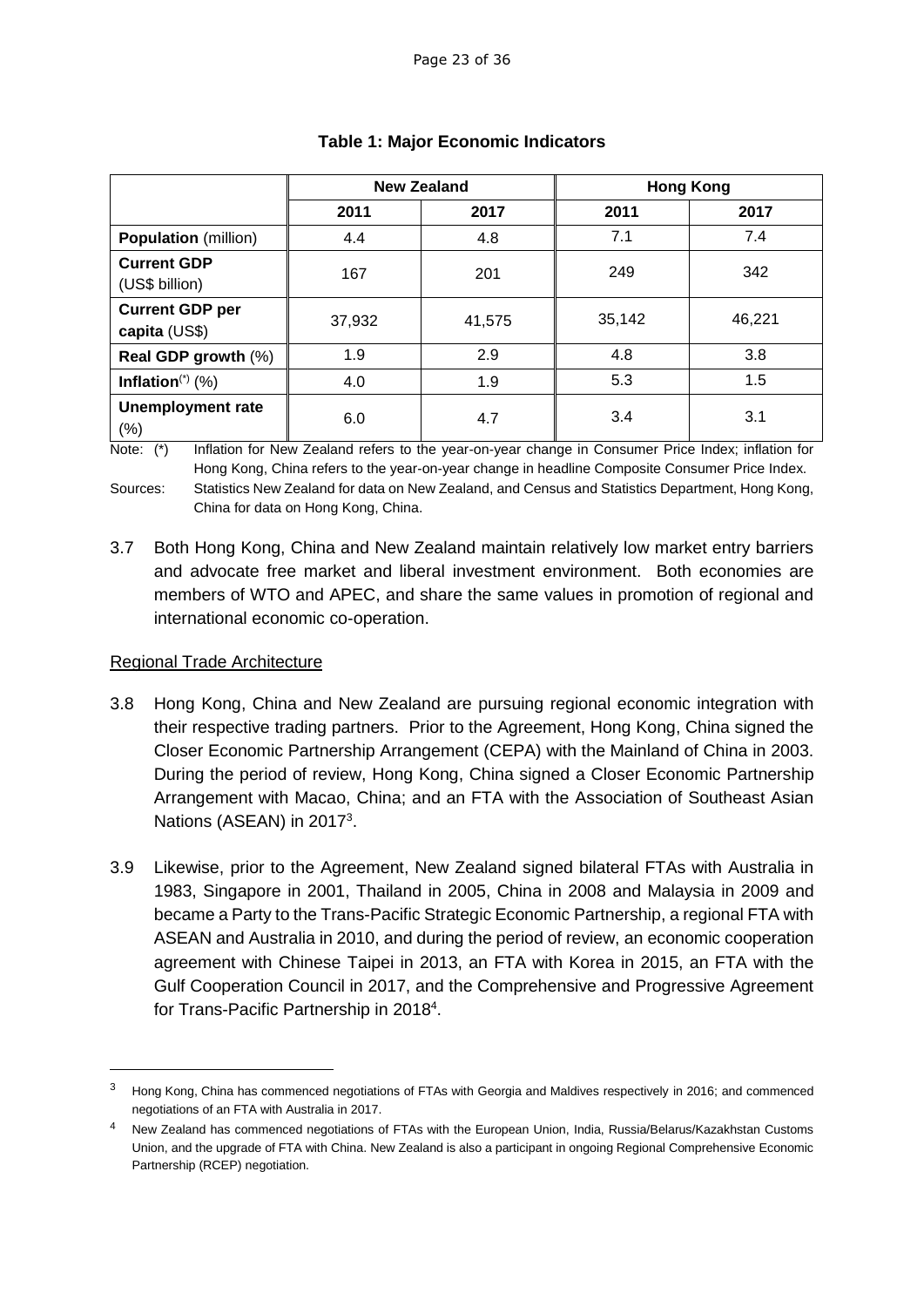## <span id="page-23-0"></span>**Trade in Goods**

#### **Bilateral Trade**

1

3.10 According to statistics from the Census and Statistics Department of Hong Kong, China, total bilateral merchandise trade between Hong Kong, China and New Zealand grew from US\$1,055 million in 2011 to US\$1,139 million in 2017, at a compound annual growth rate (CAGR) of 1.3% (see **Figure 1** below, also showing the New Zealand data for reference purpose).

## **Figure 1: Total Merchandise Trade between Hong Kong, China and New Zealand from 2006 to 2017 5**



Sources: Statistics New Zealand and Census and Statistics Department, Hong Kong, China.

3.11 In 2017, Hong Kong, China was the 20th largest trading partner, ninth largest export market and 43rd largest source of imports of New Zealand. These rankings were 22nd, 12th and 35th respectively in 2011. Reciprocally, New Zealand was Hong Kong, China's 38th largest trading partner, 44th largest export market and 33rd largest source of imports in 2017, versus 40th, 41st and 36th respectively in 2011.

 $5$  Note that trade reported by one market does not necessarily coincide with trade reported by its trading partner, due to differences arising from valuation, inclusions/exclusions of particular commodities, timing etc.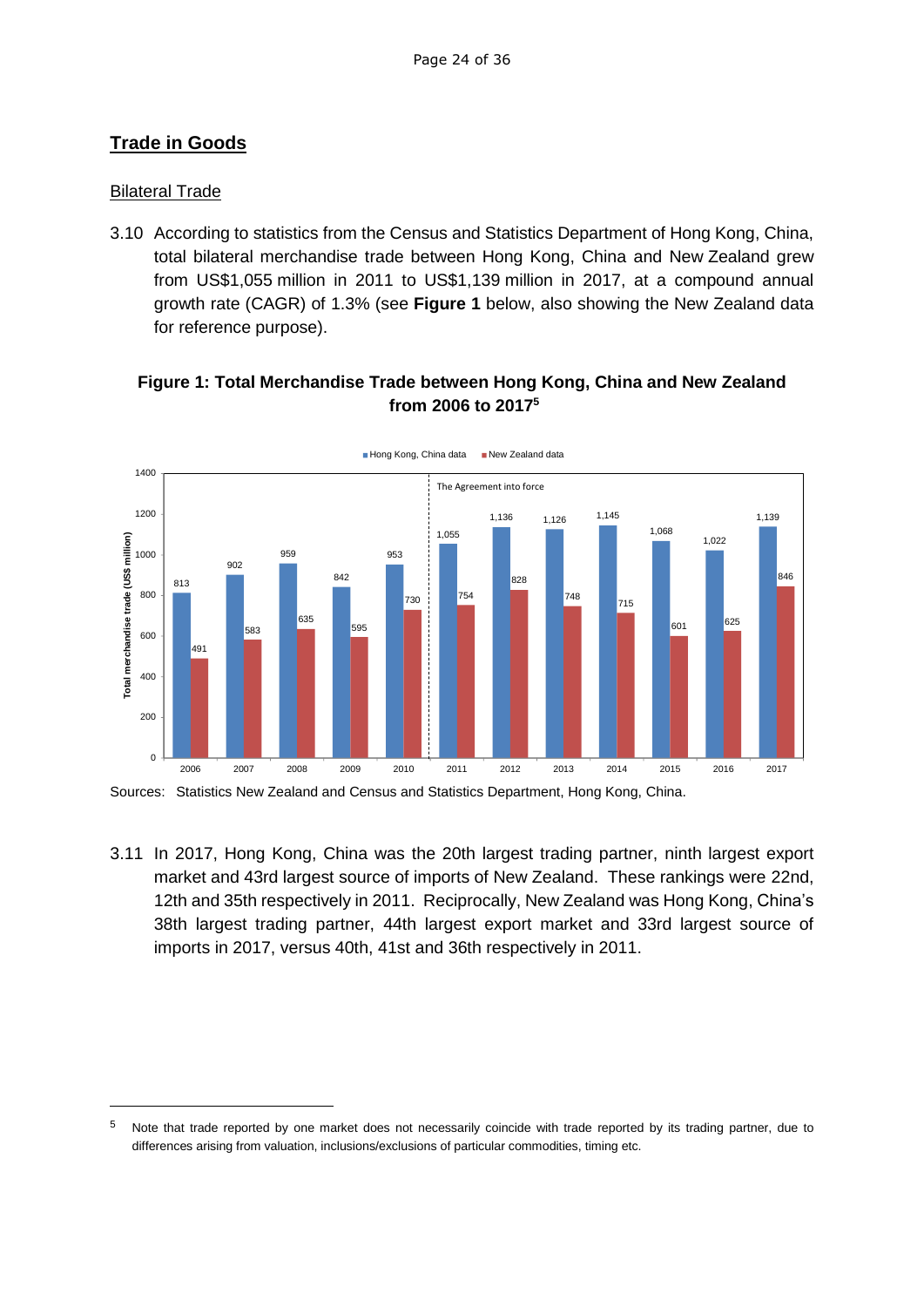## Hong Kong, China's Domestic Exports<sup>6</sup> to New Zealand<sup>7</sup>

- 3.12 From 2011 to 2017, Hong Kong, China's domestic exports to New Zealand declined by 2.9% per annum, from US\$8 million to US\$7 million. This was partly due to the continuing transformation of Hong Kong, China into a service economy, which resulted in the gradual decline in domestic exports of goods. In fact, the CAGR of the value of Hong Kong, China's domestic exports to New Zealand from 2011 to 2017 (i.e. -2.9%) was already significantly lower than the CAGR of the value of Hong Kong, China's domestic exports to the world during the same period (i.e. -6.6%).
- 3.13 In 2017, Hong Kong, China's major domestic export items to New Zealand (top five) were (i) natural or cultured pearls, precious or semi-precious stones, precious metals, metals clad with precious metal and articles thereof; imitation jewellery; coin (20% of total domestic exports from Hong Kong, China to New Zealand); (ii) miscellaneous edible preparations (16%); (iii) electrical machinery and equipment and parts thereof; sound recorders and reproducers, television image and sound recorders and reproducers, and parts and accessories of such articles (14%); (iv) mineral fuels, mineral oils and products of their distillation; bituminous substances; mineral waxes (11%); and (v) preparations of cereals, flour, starch or milk; pastrycooks' products (10%) (see **Figure 2** below).



## **Figure 2: Hong Kong, China's Domestic Exports to New Zealand in 2011 and 2017**

Note: Classification of goods is based on Harmonised System (HS) at 2-digit level. Source: Census and Statistics Department, Hong Kong, China.

-

<sup>6</sup> Domestic exports of goods refer to the natural produce of Hong Kong, China or the products of a manufacturing process in Hong Kong, China which has changed permanently the shape, nature, form or utility of the basic materials used in manufacture.

<sup>7</sup> Statistics on Hong Kong, China's domestic exports are sourced from the Census and Statistics Department of Hong Kong, China.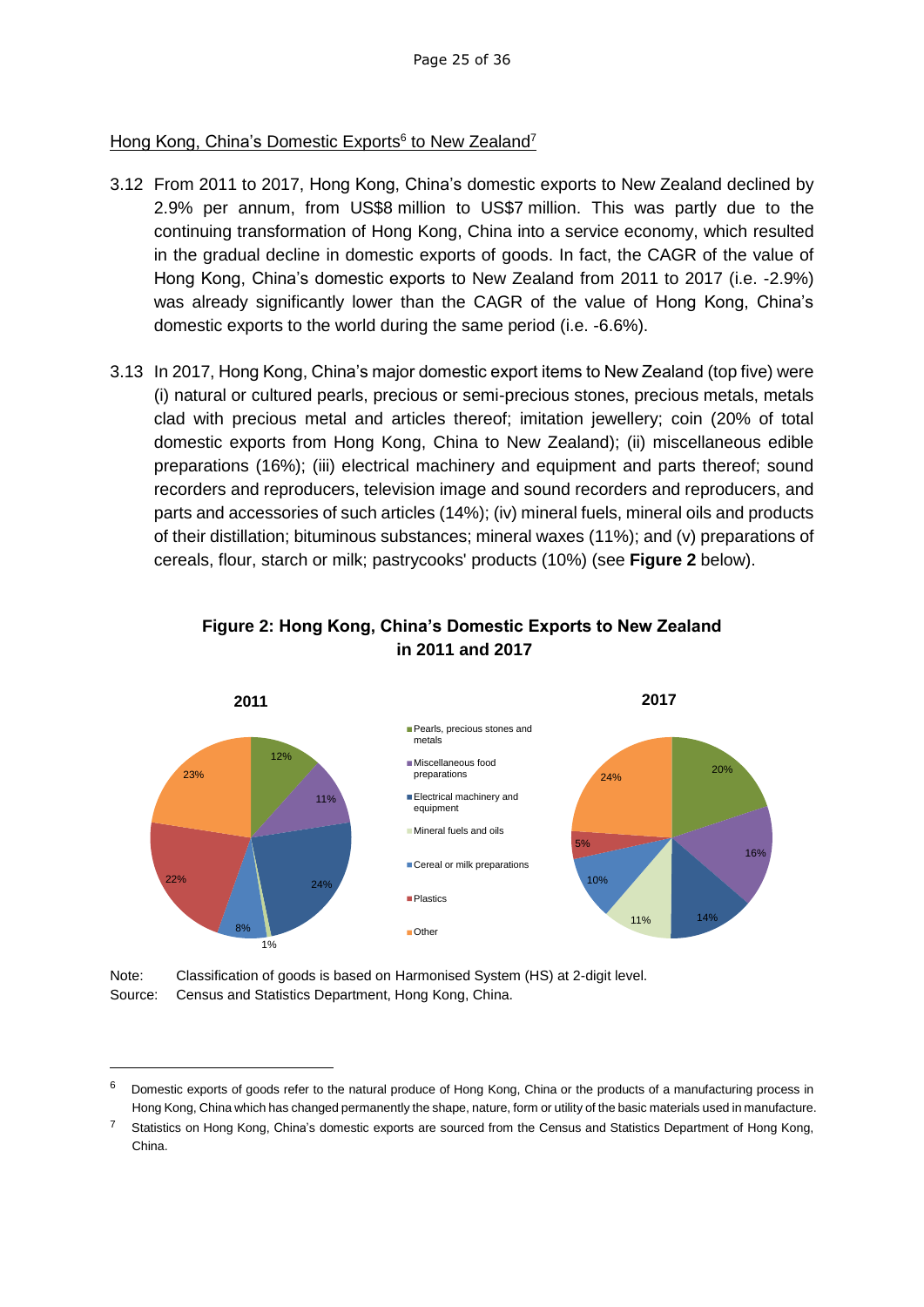## New Zealand's Exports to Hong Kong, China<sup>8</sup>

3.14 New Zealand's exports to Hong Kong, China increased from US\$630 million in 2011 to US\$782 million in 2017, at a CAGR of 3.7%. New Zealand's exports to Hong Kong, China are mainly food and beverage products. In fact, Hong Kong, China was the ninth largest export market of New Zealand's food and beverage products in 2017. The top five export items from New Zealand to Hong Kong, China were (i) preparations of cereals, flour, starch or milk; pastrycooks' products (18% of total exports from New Zealand to Hong Kong, China); (ii) miscellaneous provisions (15%); (iii) dairy produce; birds' eggs; natural honey; edible products of animal origin, not elsewhere specified or included (15%); (iv) meat and edible meat offal (7%); and (v) miscellaneous edible preparations (6%) (See **Figure 3** below).



**Figure 3: New Zealand's Exports to Hong Kong, China in 2011 and 2017**

Note: Classification of goods is based on HS at 2-digit level. Source: Statistics New Zealand.

## Re-exports<sup>9</sup> through Hong Kong, China<sup>10</sup>

1

3.15 Hong Kong, China is an international trade and logistics centre. In 2017, US\$782 million worth of merchandise trade between New Zealand and the rest of the world was routed through Hong Kong, China (see **Figure 4** below). This had increased by 4.0% per annum since the Agreement entered into force, as compared to the 2.7% per annum increase in total re-exports of Hong Kong, China.

<sup>8</sup> Statistics on New Zealand's exports are sourced from Statistics New Zealand, and converted from NZ dollar to US dollar by the annual average US dollar conversion rate from the Reserve Bank of New Zealand.

<sup>9</sup> Re-exports of goods refer to products which have previously been imported into Hong Kong, China and which are re-exported without having undergone in Hong Kong, China a manufacturing process which has permanently changed the shape, nature, form or utility of the product.

<sup>10</sup> Statistics on Hong Kong, China's re-exports are sourced from the Census and Statistics Department of Hong Kong, China.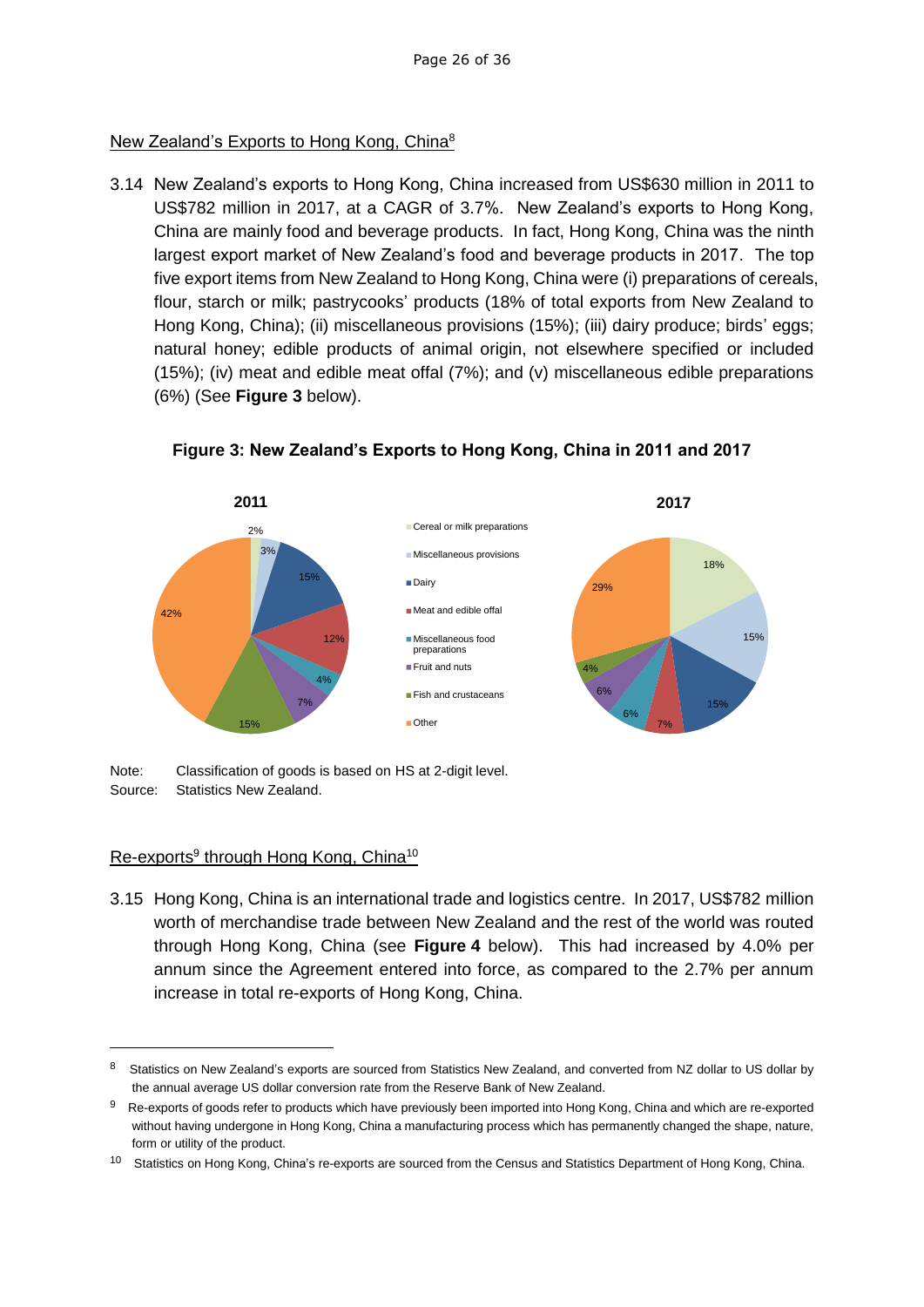

#### **Figure 4: Merchandise trade between New Zealand and the World through Hong Kong, China in 2008 - 2017**

3.16 In 2017, the Mainland of China was New Zealand's largest export market and largest source of imports. Due to its advantageous geographical and strategic position, Hong Kong, China has benefited from the close trade relationships between the Mainland China and New Zealand, handling US\$666 million worth of bilateral trade between the two economies in 2017 (see **Figure 5** below). The value of these re-exports had increased at a CAGR of 4.2% since 2011.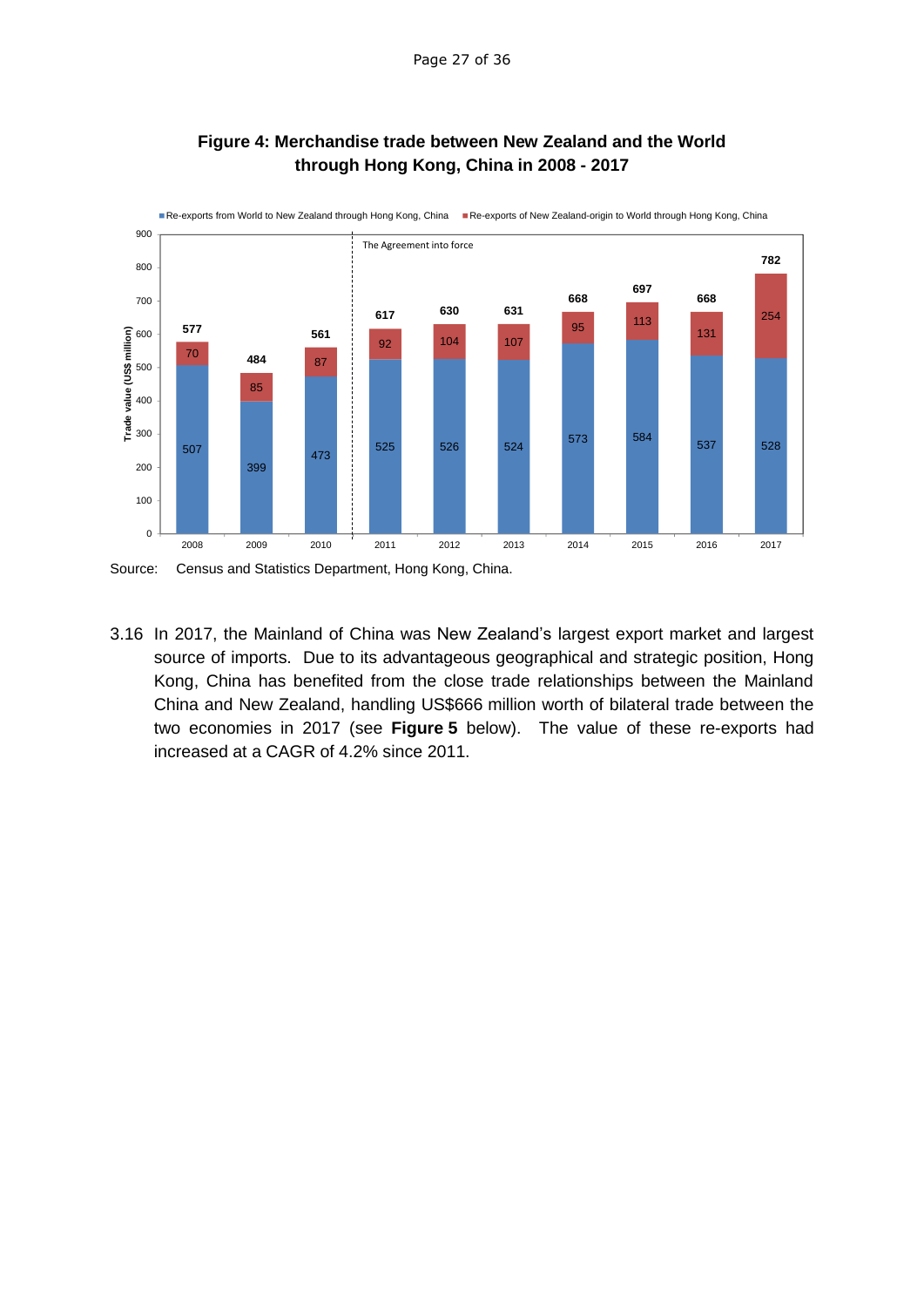## **Figure 5: Merchandise trade between New Zealand and Mainland China through Hong Kong, China in 2008 – 2017**



#### Baby Food Products

3.17 One of the exports from New Zealand to Hong Kong, China that has increased notably since the Agreement entered into force is baby food products. The value of exports increased significantly from US\$37 million in 2011 to US\$160 million in 2017, representing a CAGR of 27.5% over the period (see **Figure 6** below). New Zealand contributed about 15% of the total imports of baby food products into Hong Kong, China in 2017 and was the second largest import source of baby food products. Reciprocally, Hong Kong, China was the eighth largest export market of baby food products for New Zealand in 2017.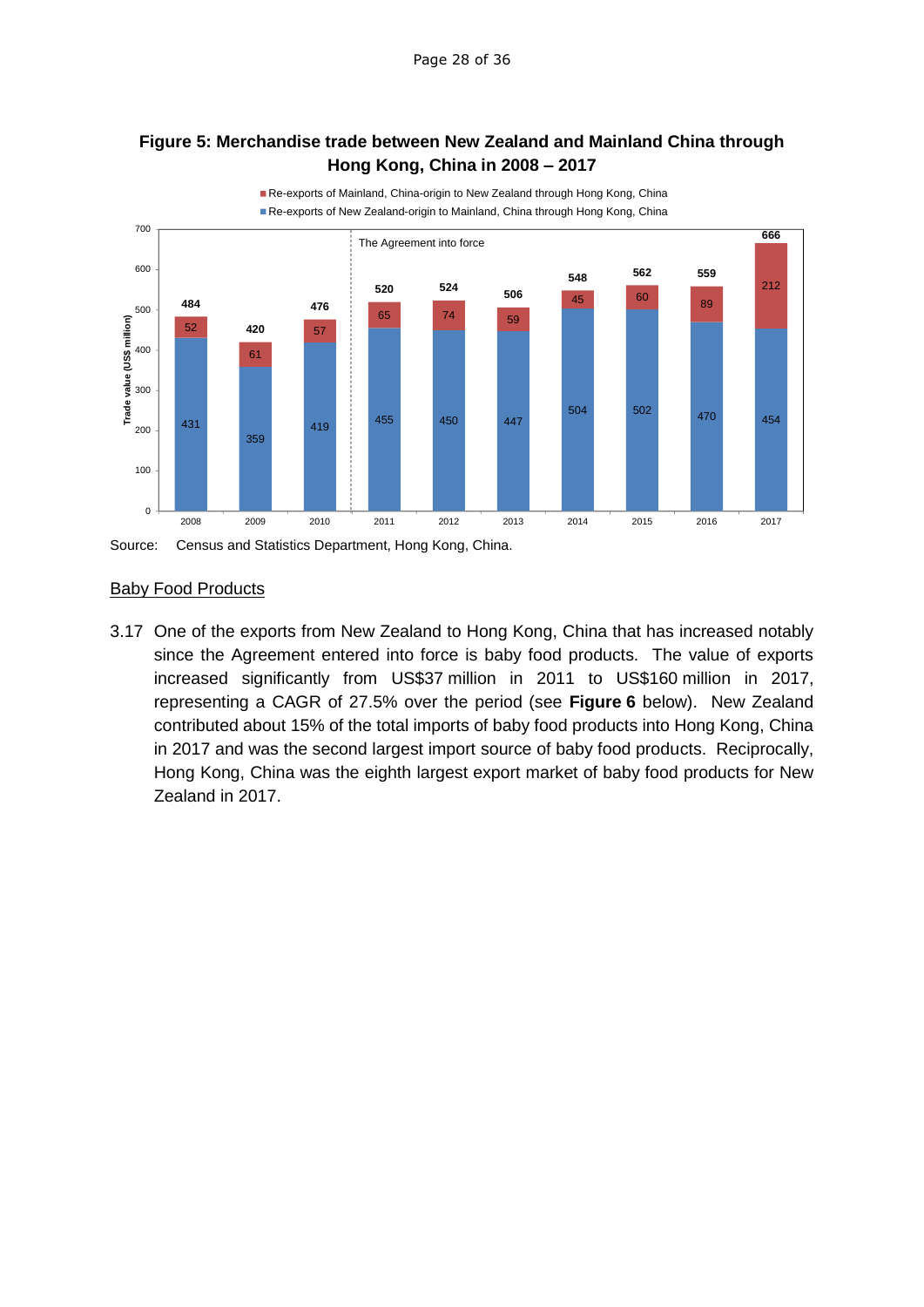

#### **Figure 6: New Zealand's baby food product exports to Hong Kong, China from 2005 to 2017**

**Butter** 

3.18 Another food product exports of New Zealand to Hong Kong, China that rose significantly from 2011 to 2017 is butter, from US\$14 million to US\$37 million over the period of comparison (see **Figure 7** below). In terms of CAGR, it was an appreciable pace of 17.2% per annum. Notably, exports of butter from New Zealand to Hong Kong, China more than doubled in 2017 over 2016, outperforming the solid annual increase of 32% in the total imports of butter by Hong Kong, China. New Zealand is the largest source of butter imports for Hong Kong, China, accounting for about 65% of the imported butter market in 2017. Conversely, Hong Kong, China was the 11th largest export market of butter for New Zealand in 2017, up from the 20th in 2011.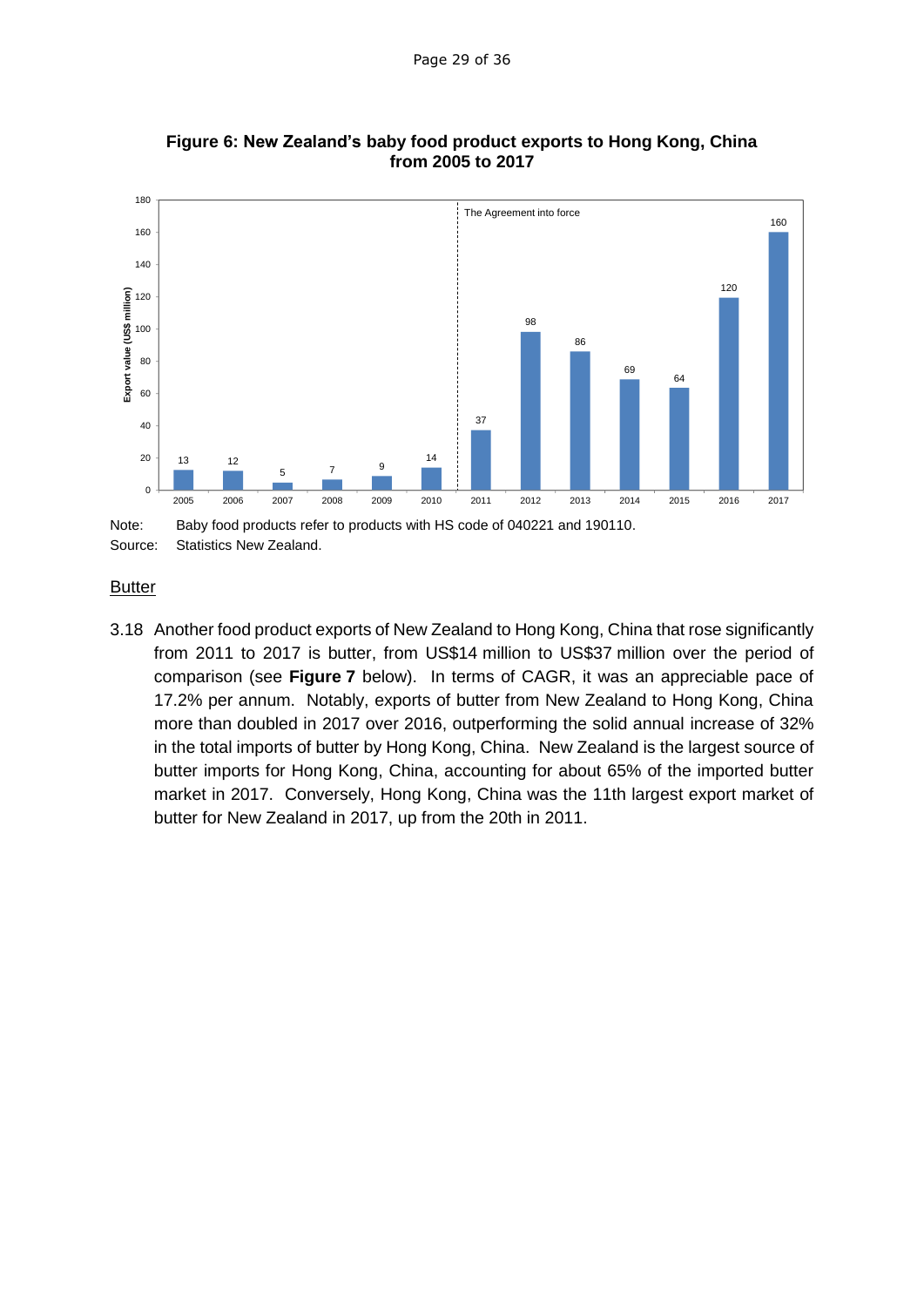

**Figure 7: New Zealand's butter exports to Hong Kong, China from 2005 to 2017**

Note: Butter refers to products with HS code of 040510. Source: Statistics New Zealand.

## <span id="page-29-0"></span>**Trade in services**

#### **Bilateral Trade**

- 3.19 The Agreement covers a comprehensive scope of service sectors, which are scheduled on a negative list basis. These include business and professional services, communication services, financial services and transport services, construction and related engineering services, distribution services, educational services, environmental services, health and social services, tourism and travel related services, as well as recreational, cultural and sporting services. It secures better business opportunity and greater certainty for service providers of Hong Kong, China and New Zealand and the services they provide in the above sectors in each other's market.
- 3.20 Data from the Census and Statistics Department of Hong Kong, China showed that the total bilateral trade in services between Hong Kong, China and New Zealand fell from US\$497 million in 2011 to US\$463 million in 2017 (see **Figure 8** below). Nonetheless, data from Statistics New Zealand indicated that the total bilateral services trade surged by 15.5% in 2017 over 2016. Factors contributing to the discrepancy may include differences arising from valuation, inclusions/exclusions of particular commodities, timing etc.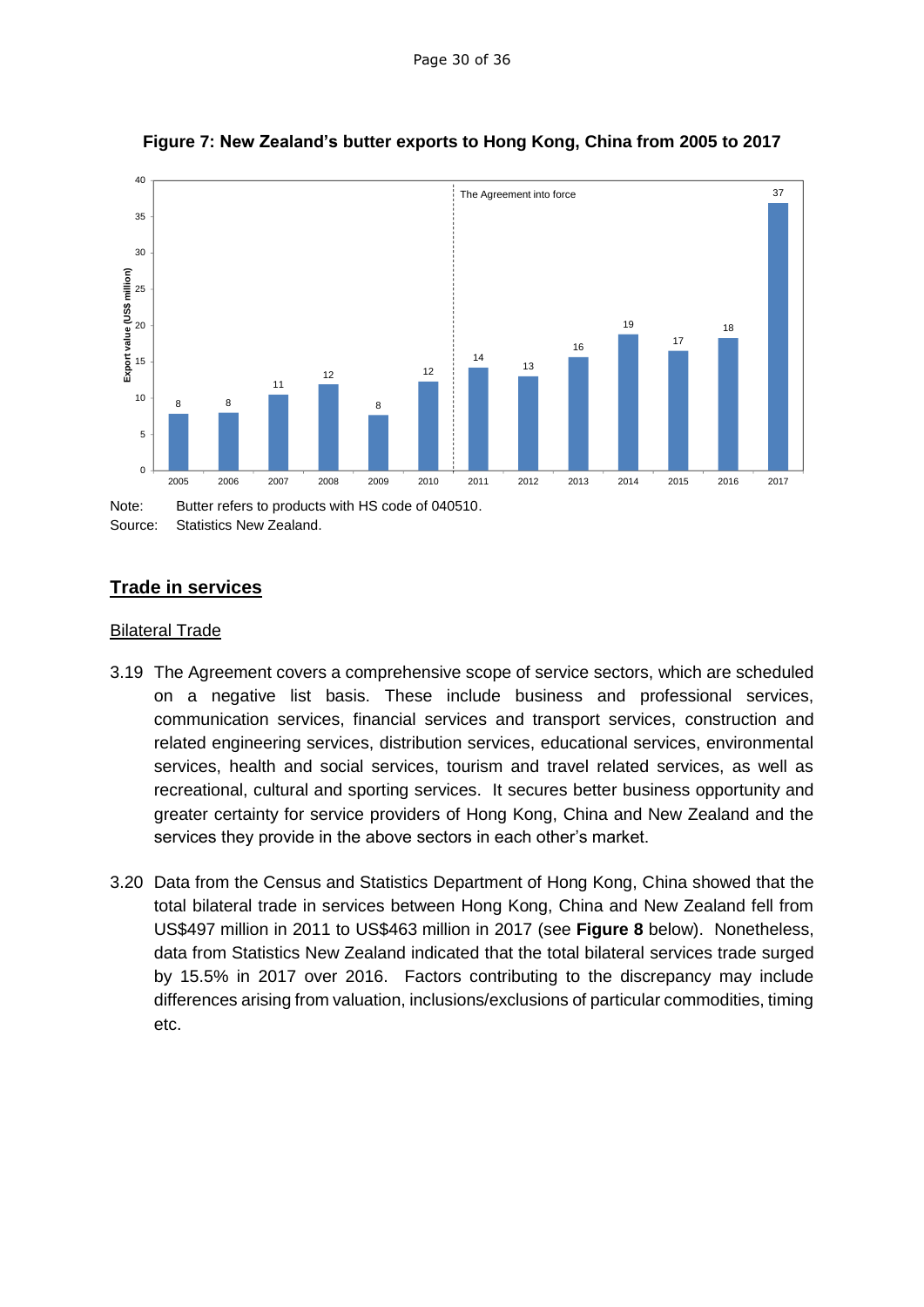

## **Figure 8: Trade in Services between Hong Kong, China and New Zealand<sup>11</sup> from 2008 to 2017**

3.21 New Zealand was Hong Kong, China's 27th largest trading partner in services trade, 29th largest export market (0.2% of total exports of services), and 26th largest source of imports (0.3% of total imports of services) in 2017. The respective rankings were 27th, 30th and 24th in 2011. Conversely, in 2017, Hong Kong, China was New Zealand's 11th largest trading partner in services trade, 12th largest export market (1.7% of total exports of services), and 11th largest source of imports (1.7% of total imports of services). The respective rankings were 11th, 11th and 9th in 2011.

## Hong Kong, China's Services Trade with New Zealand<sup>12</sup>

3.22 Exports of services from Hong Kong, China to New Zealand fell from US\$223 million in 2011 to US\$196 million in 2017 (see **Figure 9** below). Over the same period, imports of services by Hong Kong, China from New Zealand declined at a more moderate pace, from US\$274 million to US\$267 million.

<sup>&</sup>lt;sup>11</sup> Note that trade reported by one market does not necessarily coincide with trade reported by its trading partner, due to differences arising from valuation, inclusions/exclusions of particular commodities, timing etc.

<sup>&</sup>lt;sup>12</sup> Statistics on Hong Kong, China's trade in services with New Zealand are sourced from the Census and Statistics Department of Hong Kong, China.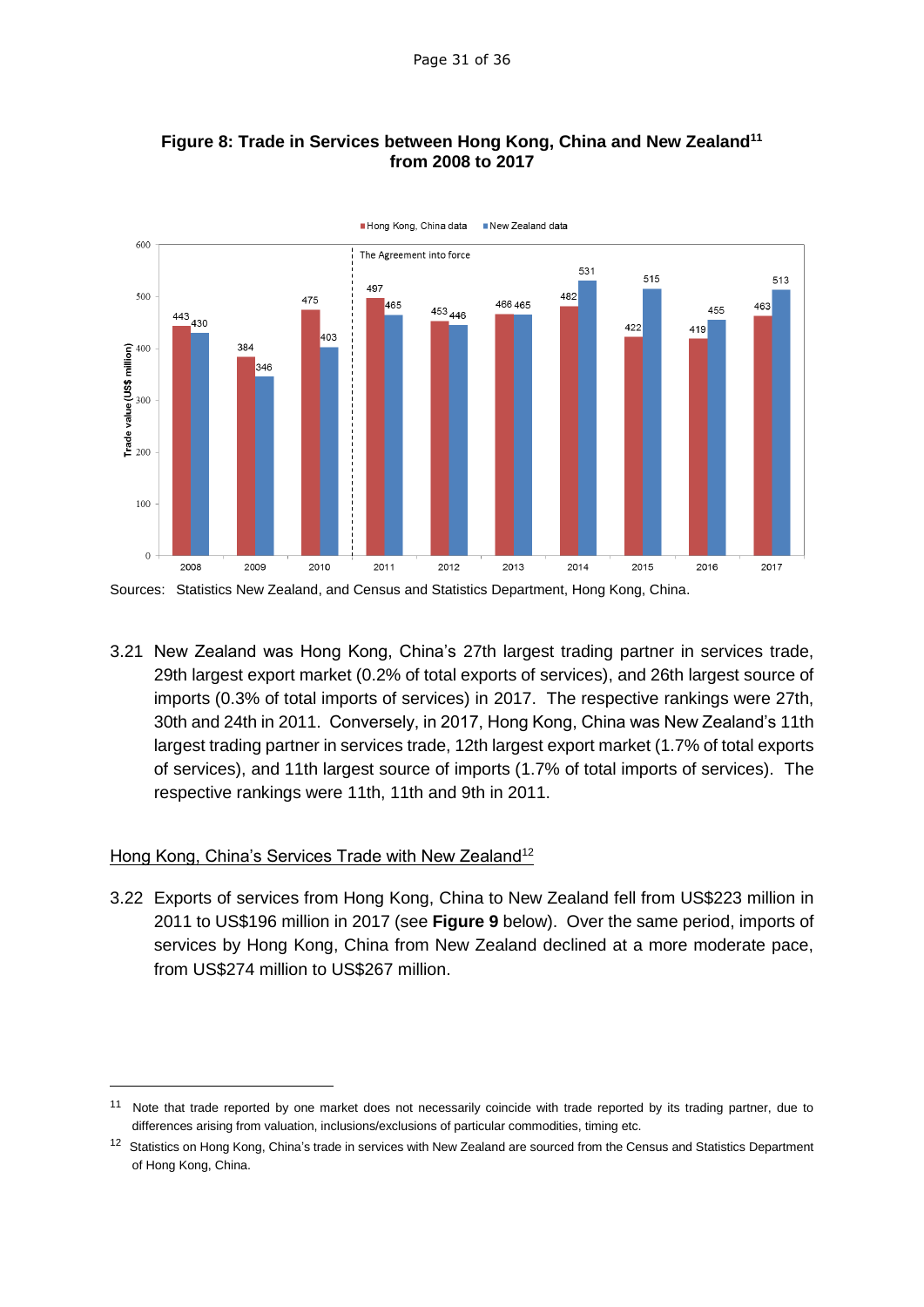

## **Figure 9: Hong Kong, China's Trade in Services with New Zealand from 2008 to 2017**

Source: Census and Statistics Department, Hong Kong, China.

#### New Zealand's Services Trade with Hong Kong, China<sup>13</sup>

-

- 3.23 Detailed data on New Zealand's bilateral trade in services with Hong Kong, China is available from Statistics New Zealand (see **Figure 10** below). Within New Zealand's exports of services to Hong Kong, China, the top three components in 2017 were tourism-related travel (US\$136 million), education-related travel (US\$85 million) and transportation services (US\$45 million). They represented 47%, 29% and 15% of the overall services exports respectively. Tourism-related travel was the primary driver behind the increases in New Zealand's exports of services to Hong Kong, China from 2011 to 2017.
- 3.24 As to New Zealand's imports of services from Hong Kong, China, the top three components were transportation services (US\$137 million), commercial services (US\$47 million) and tourism-related travel (US\$36 million), representing 61%, 21% and 16% of total services imports respectively. The composition of imports of services from Hong Kong, China by New Zealand stayed largely unchanged between 2011 and 2017.

<sup>&</sup>lt;sup>13</sup> Statistics on New Zealand's trade in services with Hong Kong, China are sourced from Statistics New Zealand, and converted from NZ dollar to US dollar by the annual average US dollar conversion rate from the Reserve Bank of New Zealand.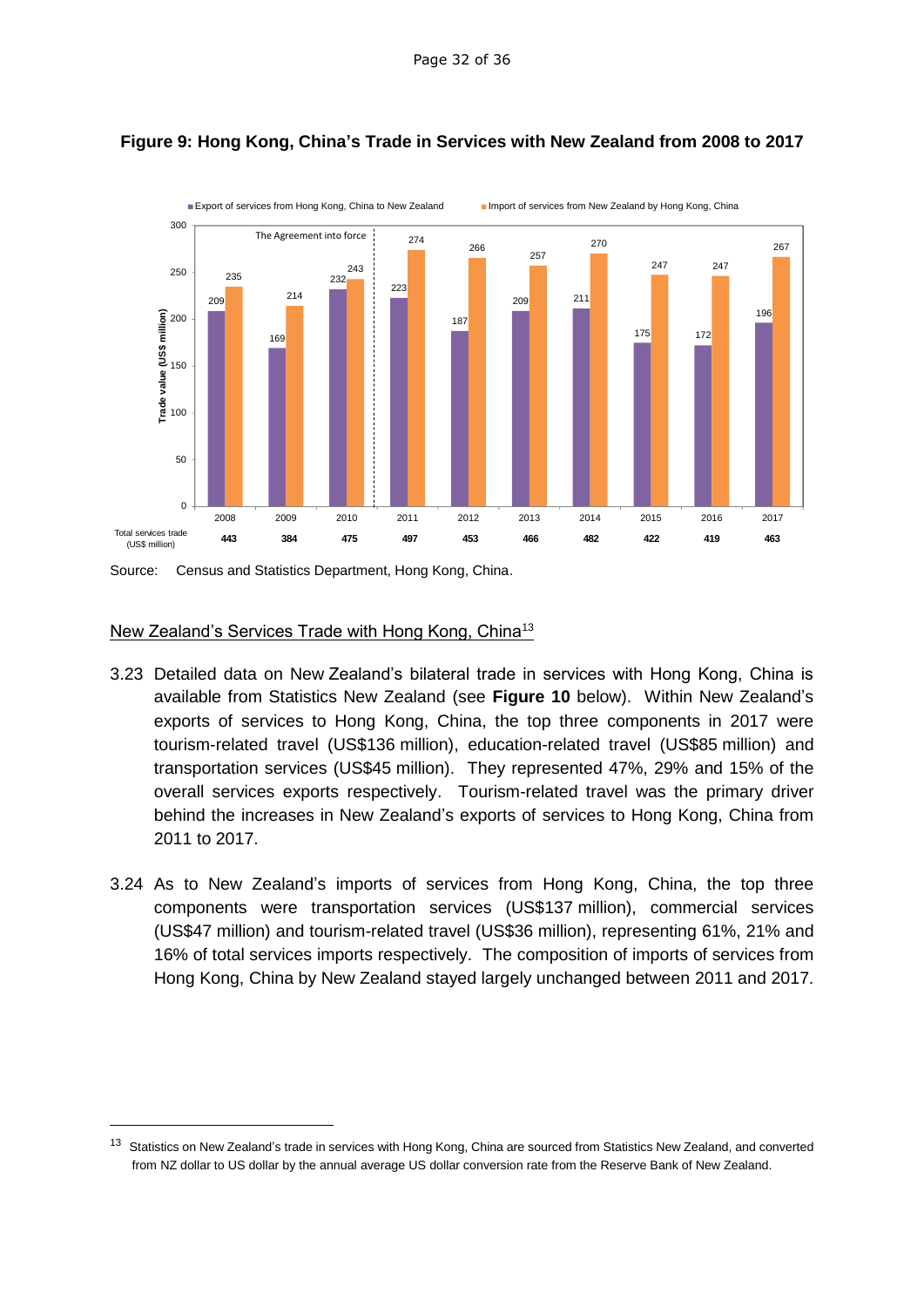

## **Figure 10: New Zealand's Trade in Services with Hong Kong, China in 2011 and 2017**



#### Movement of Business Persons

- 3.25 Business visitors from New Zealand have visa-free access to visit Hong Kong, China for a stay up to 90 days. Hong Kong, China does not maintain separate statistics on business visitors from New Zealand within the total number of visitors from New Zealand enjoying visa-free entry. Facilitation has been accorded to eligible applicants in intracorporate transfer applications. The numbers of applications received from 2013 to 2016 were 60, 57, 56 and 43 respectively, amounting to 216 applications. All the applications were finalised within 10 working days. Facilitation has also been accorded to eligible applications from installers or servicers from New Zealand.
- 3.26 Total visitor arrivals in New Zealand from Hong Kong, China totalled 26,272 in 2012. Visitor arrivals from Hong Kong, China increased 5% in 2011 and a further 3% in 2012. In 2012, 2,208 visitors came to New Zealand for business.
- 3.27 The numbers of applications for working holiday visa received from New Zealand nationals from 2013 to 2016 were 58, 62, 63 and 51 respectively, making a total of 234 applications. The numbers of applications approved during the 4 years were 58, 57, 59 and 50 respectively, amounting to 224 applications.
- 3.28 The number of applications for working holiday visas received from Hong Kong, China has seen the quota of 400 fully subscribed in 2011 and 2012.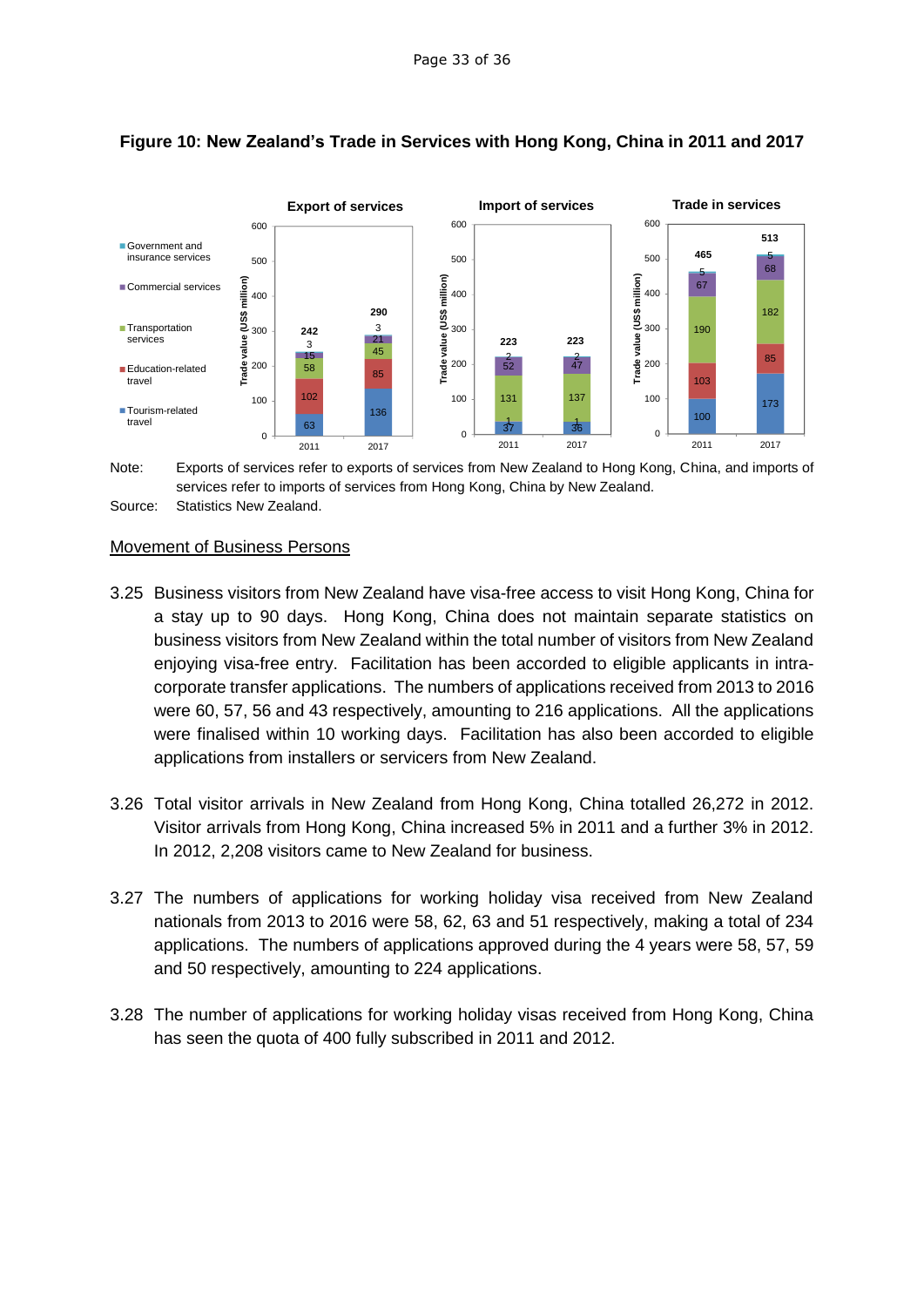## <span id="page-33-0"></span>**Investment**

#### Bilateral Investment<sup>14</sup>

- 3.29 Hong Kong, China and New Zealand signed the Investment Promotion and Protection Agreement (IPPA) on 6 July 1995. The Agreement came into force on 5 August 1995.
- 3.30 For investment in New Zealand, Hong Kong, China was the fifth largest source, with a total amount (consisting of direct investment, portfolio investment, and other investment) of US\$7.5 billion in 2017 (see **Figure 11** below). It had increased by US\$4.5 billion, or by 16.6% per annum, over 2011. Direct investment, which rose from 28% in 2011 to 60% in 2017 in terms of share in total, was the largest contributor to the increase. Reciprocally, total investment by New Zealand in Hong Kong, China rose from US\$991 million in 2011 to US\$2.5 billion in 2017. Such rise was also mainly attributable to the surge in direct investment, with its proportion to total investment rising from 46% in 2011 to 56% in 2017.

<sup>&</sup>lt;sup>14</sup> Statistics on bilateral investment are sourced from Statistics New Zealand, and converted from NZ dollar to US dollar by the annual average US dollar conversion rate from the Reserve Bank of New Zealand. Values in this section refer to the stock of investments as at 31 March of that year.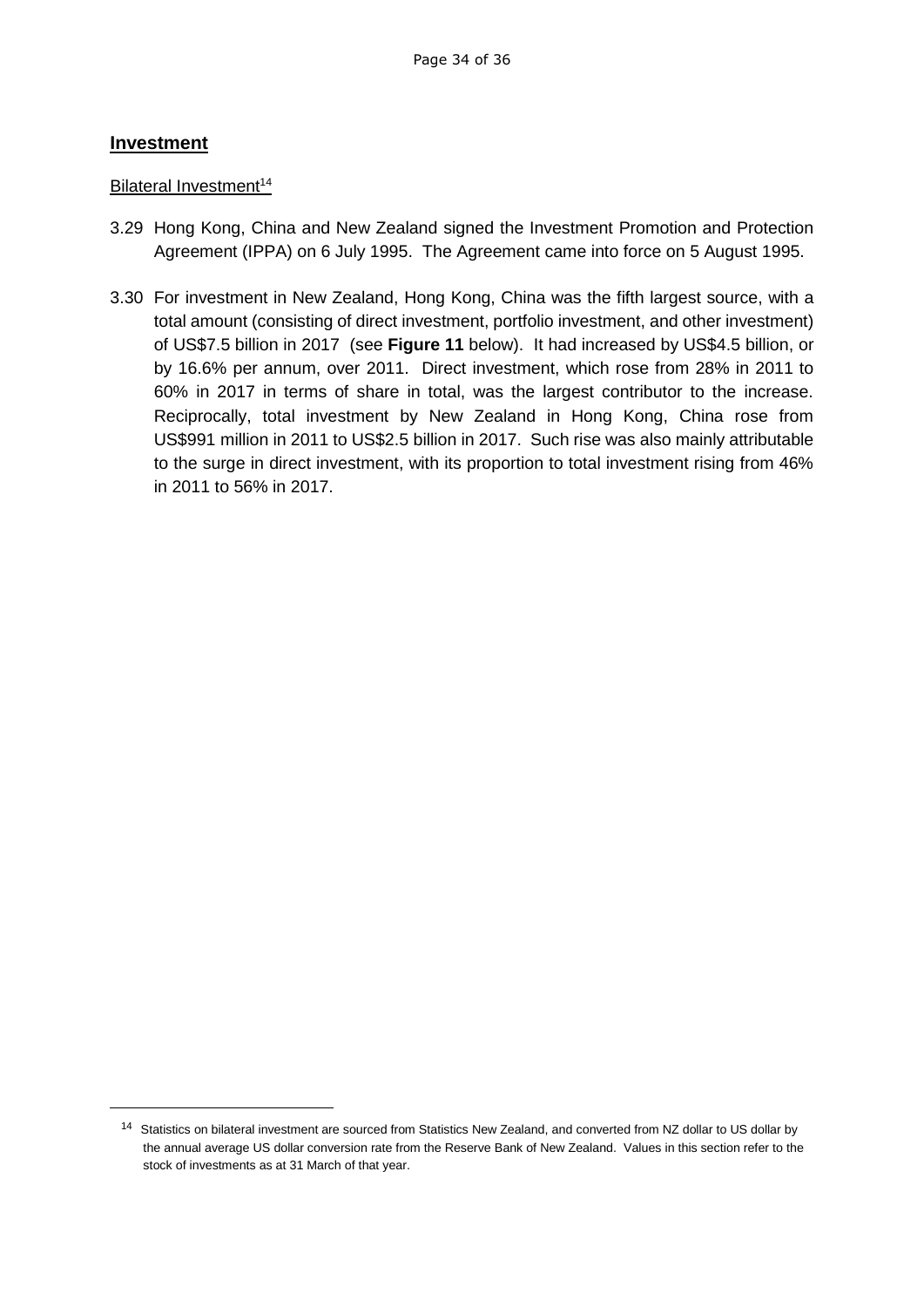#### **Figure 11: Investment between New Zealand and Hong Kong, China from 2007 to 2017 (stocks as at 31 March)**



Note: Figures are international investment position for the years ending 31 March. Source: Statistics New Zealand.